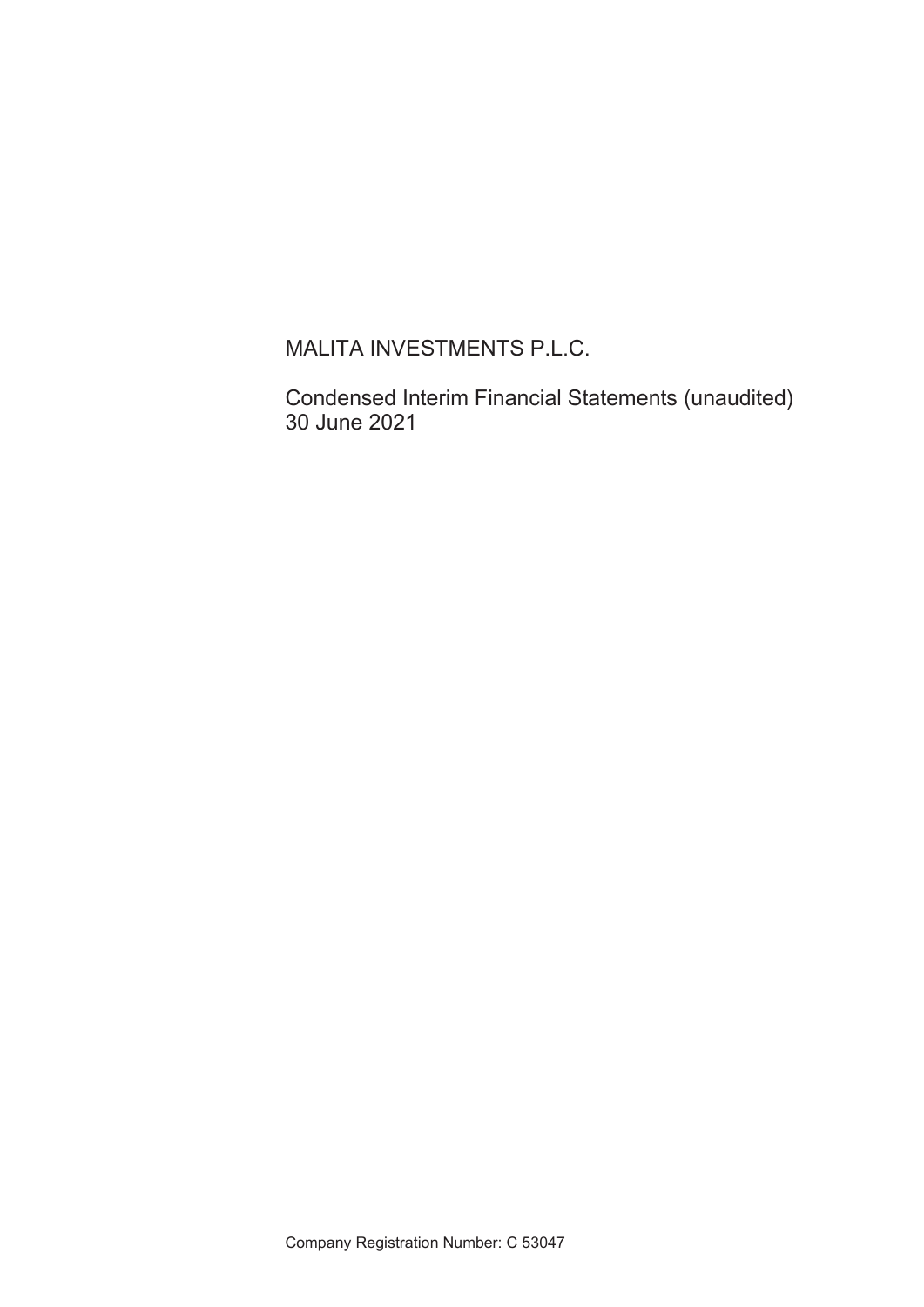|                                                     | <b>Pages</b> |
|-----------------------------------------------------|--------------|
| Interim Directors' report                           | $1 - 3$      |
| Report on review of interim financial information   | 4            |
| Condensed statement of financial position           | $5 - 6$      |
| Condensed statement of comprehensive income         |              |
| Condensed statement of changes in equity            | 8            |
| Condensed statement of cash flows                   | 9            |
| Notes to the condensed interim financial statements | $10 - 29$    |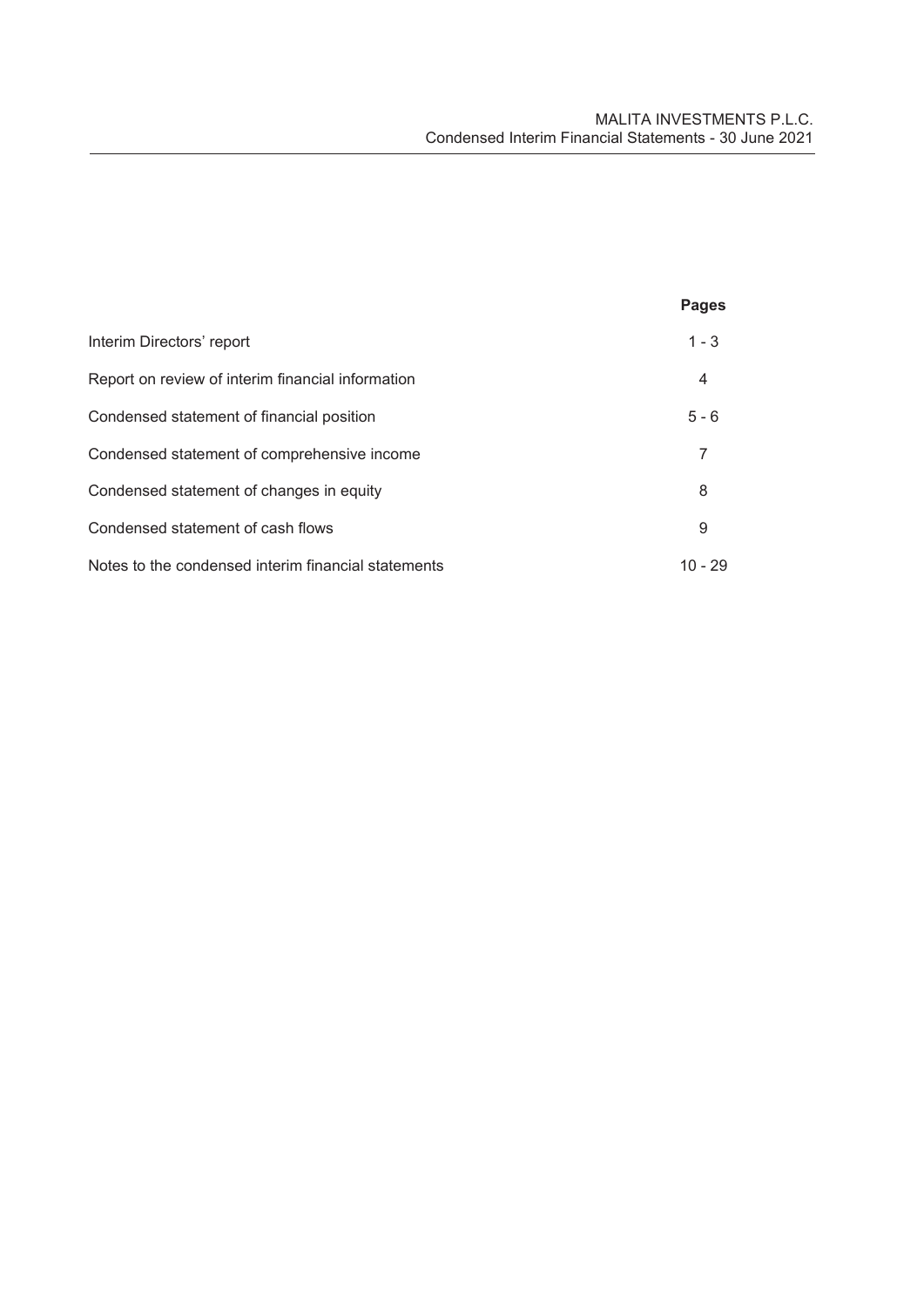# **Interim Directors' report**

The Directors present their report together with the condensed interim financial statements for the period ended 30 June 2021.

# **Principal activities**

The Company's principal activities include the financing, acquisition, development, management and operation of immovable property, in particular, projects of national and/or strategic importance, and the investment in local stocks and shares.

# **Review of the business**

The Company registered a loss for the period from January to June 2021 of €14,981,818 (June 2020: loss €20,841,623). The operating profit excluding any fair value movements for the period amounts to €4,073,647 (June 2020: €3,781,754).

As further explained in Note 4, the negative movement in fair value of the MIA and VCP properties as well as the Parliament Building and Open Air Theatre amounts to €9,794,000 and €9,494,246 respectively. This negative fair value movement came about due to the upward movement of interest rates. This has been transferred to a non-distributable fair value reserve (net of deferred tax).

During the period under review, the Company continued receiving lease income in respect of the Open Air Theatre and Parliament Building in City Gate, Valletta and ground rent from the MIA and VCP properties.

In 2017 the Company entered into two credit facility agreements for a 25-year term amounting to €53,700,000 with the European Investment Bank (EIB) and the Council of Europe Development Bank (CEB) for the purpose of financing the construction of a number of affordable housing units in Malta. Furthermore, the Company had also entered into an emphyteutical deed with the Housing Authority to acquire sixteen property sites in a number of locations across Malta for the purpose of developing affordable housing units in Malta. Lastly in 2018, the Company entered into sixteen (16) availability agreements with Government whereby the Company will make available sixteen (16) property sites consisting of around 768 units in a number of locations across Malta for a period of 25 years once complete. After period end, the Company effected disbursement amounting to €15,700,000 from this EIB and CEB facility.

The Affordable Housing project is proceeding well. Excavation of all the property sites is substantially complete except for the Luqa site on which excavation works are due to start soon. In 2021 the Company issued further invitations to tender for the excavation, finishes and lifts of these units. Excavation works have been awarded for one site, mechanical and electrical works have been awarded for one site, finishing works have been awarded for five sites and lifts supply and installations for five sites. Invitations to tender will continue to be issued in respect of the construction, mechanical and electrical works, finishes and lifts of the remaining sites. The capitalised cost to date on this development amounts to €24,639,158 and is reflected in these financial statements as a contract asset.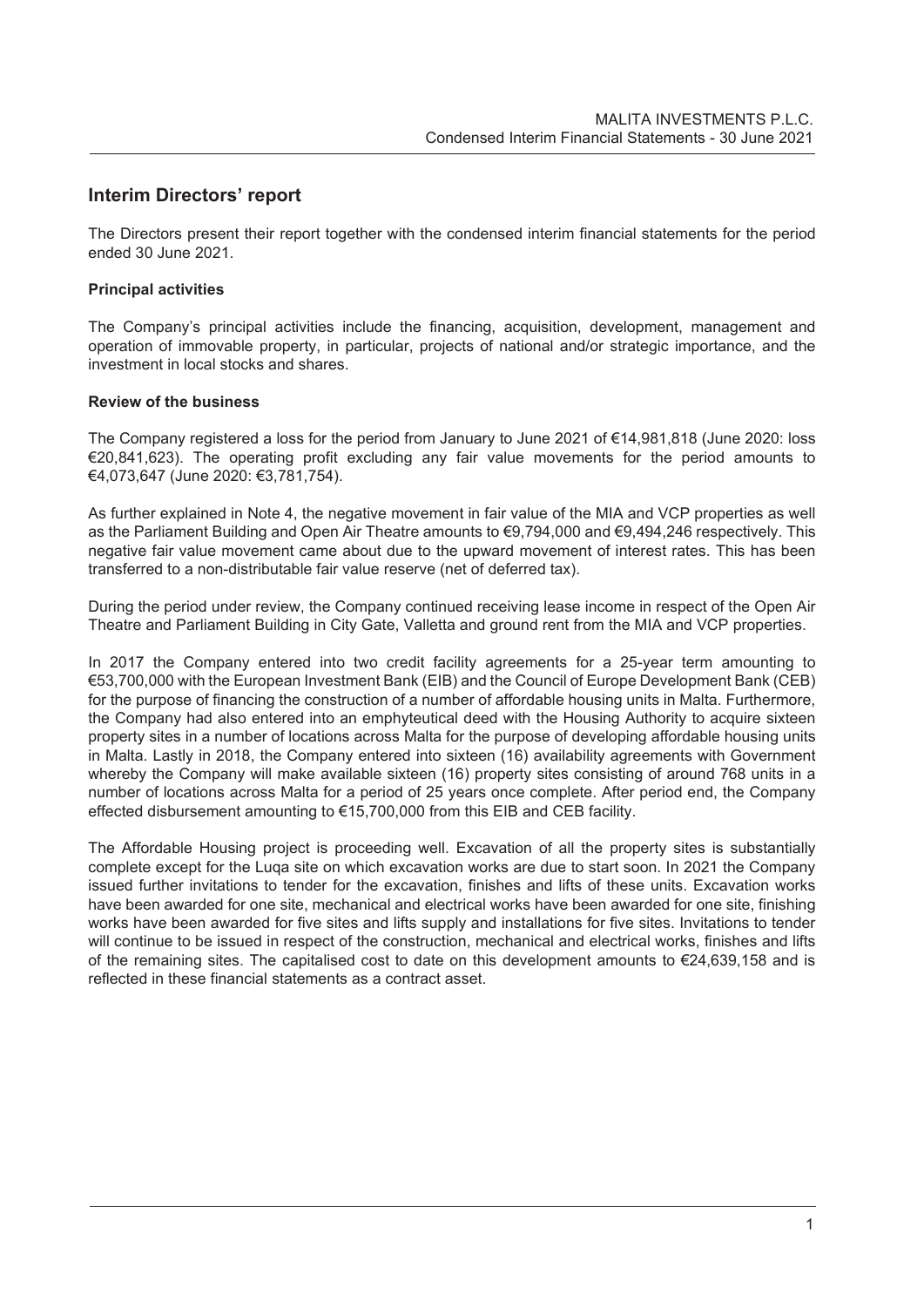# **Interim Directors' report** - continued

# **Review of the business** - continued

It is always on the agenda of the Board of Directors to analyse and assess other possible investment opportunities.

#### **Result and dividends**

The condensed statement of comprehensive income is set out on page 7. On 23 August 2021, the Directors declared the payment of an interim gross dividend of €1,955,026 or €0.0132 per share (June 2020: €1,955,026 or €0.0132 per share) equating to an interim net dividend of €1,661,772 or €0.0112 per share (June 2020: €1,270,767 or €0.0086 per share) payable on 24 September 2021.

#### **Directors**

The Directors of the Company who held office during the period were: Kenneth Farrugia Ray Sladden (resigned on 11 May 2021) Paul Mercieca Robert Suban Eric Schembri Marlene Mizzi (appointed on 1 January 2021) Victor Carachi (appointed on 12 May 2021) Tania Brown (appointed on 12 May 2021)

The Company's Articles of Association require Directors to retire after three years in office, but they are eligible for re-appointment.

#### **Statement of Directors' responsibilities for the financial statements**

The Directors are required by the Maltese Companies Act (Cap. 386) to prepare financial statements which give a true and fair view of the state of affairs of the Company as at the end of each reporting period and of the profit or loss for that period.

In preparing the financial statements, the Directors are responsible for the following matters:

- ensuring that the financial statements have been drawn up in accordance with International Financial Reporting Standards as adopted by the EU;
- selecting and applying appropriate accounting policies;
- making accounting estimates that are reasonable in the circumstances;
- ensuring that the financial statements are prepared on the going concern basis unless it is inappropriate to presume that the Company will continue in business as a going concern.

The Directors are also responsible for designing, implementing and maintaining internal controls as the Directors determine is necessary to enable the preparation of financial statements that are free from material misstatements, whether due to fraud or error, and that comply with the Maltese Companies Act (Cap. 386). They are also responsible for safeguarding the assets of the Company and hence for taking reasonable steps for the prevention and detection of fraud and other irregularities.

The financial statements of Malita Investments p.l.c. for the period ended 30 June 2021 are included in the Condensed Interim Financial Statements – 30 June 2021, which is available on the Company's website. The Directors are responsible for the maintenance and integrity of the Company's website.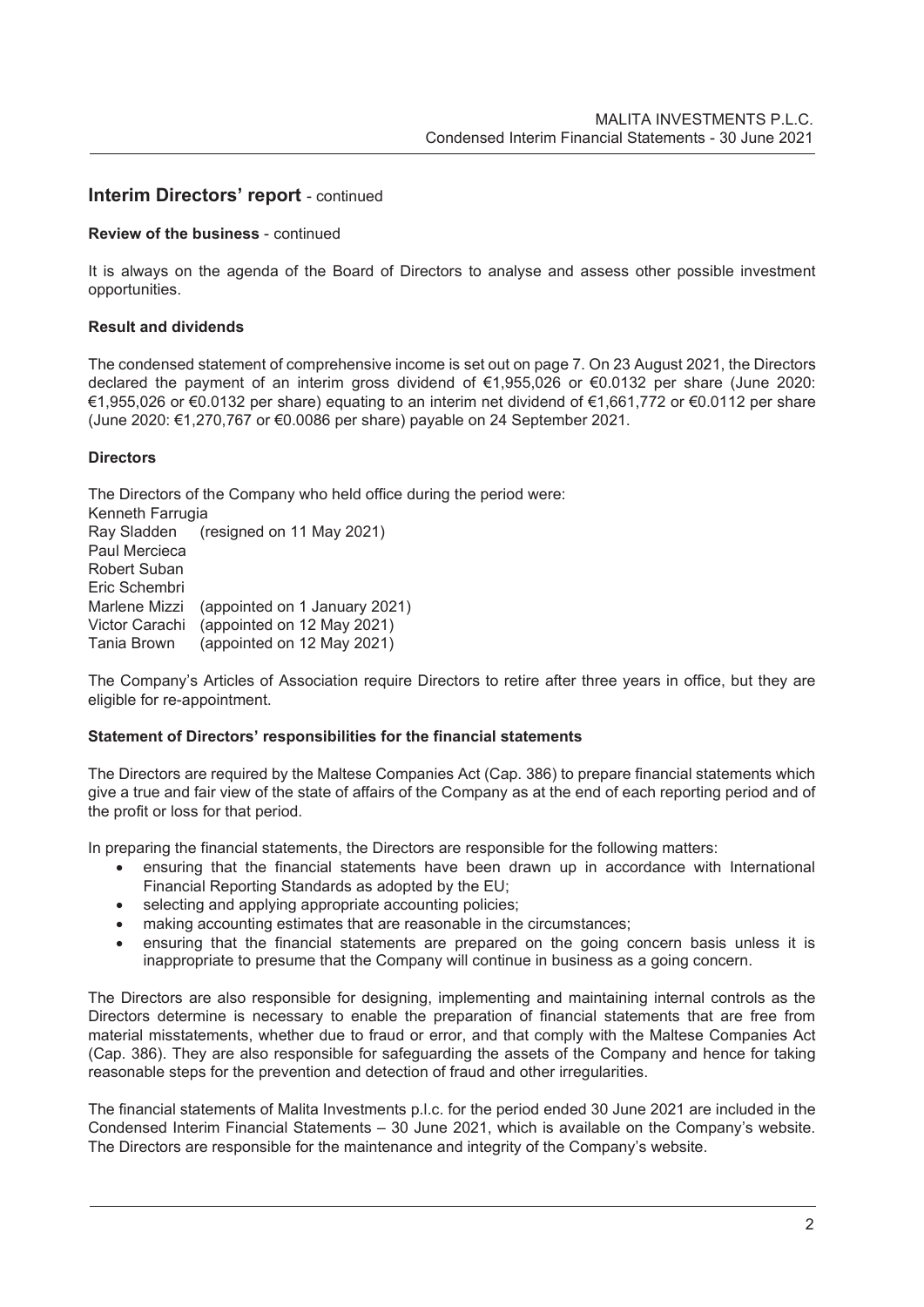# **Interim Directors' report** - continued

# **Statement of Directors' responsibilities for the financial statements** - continued

Access to information published on the Company's website is available in other countries and jurisdictions, where legislation governing the preparation and dissemination of financial statements may differ from requirements or practice in Malta.

On behalf of the board

LULLWAIG

Kenneth Farrugia **Paul Mercieca** Paul Mercieca Chairman Director

Registered office: Clock Tower Level 1 Tigne` Point Sliema Malta

23 August 2021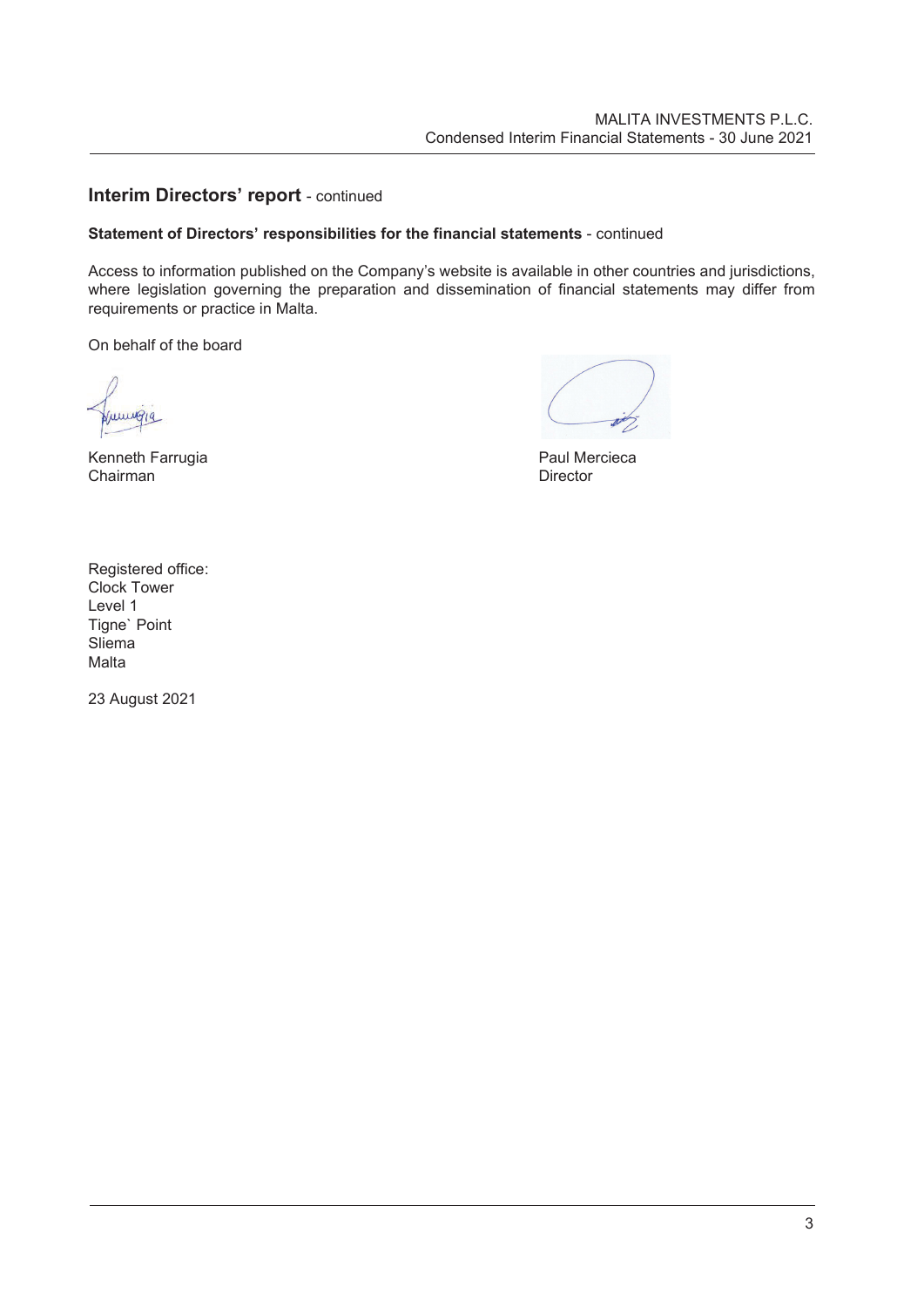

# **Report on review of interim financial information**

To the Directors of Malita Investments p.l.c.

#### *Introduction*

We have reviewed the accompanying condensed interim statement of financial position of Malita Investments p.l.c. as of 30 June 2021 and the related condensed statements of comprehensive income, changes in equity and cash flows for the six-month period then ended and notes, comprising a summary of significant accounting policies and other explanatory notes. The Directors are responsible for the preparation and presentation of this condensed interim financial information in accordance with International Accounting Standard 34 'Interim Financial Reporting'. Our responsibility is to express a conclusion on this condensed interim financial information based on our review.

#### *Scope of review*

We conducted our review in accordance with International Standard on Review Engagements 2410, 'Review of interim financial information performed by the independent auditor of the entity'. A review of interim financial information consists of making inquiries, primarily of persons responsible for financial and accounting matters, and applying analytical and other review procedures. A review is substantially less in scope than an audit conducted in accordance with International Standards on Auditing and consequently does not enable us to obtain assurance that we would become aware of all significant matters that might be identified in an audit. Accordingly, we do not express an audit opinion.

This report, including the conclusion, has been prepared for and only for the company for the purpose of the Listing Rules of the Malta Financial Services Authority and for no other purpose. We do not, in producing this report, accept or assume responsibility for any other purpose or to any other person to whom this report is shown or into whose hands it may come save where expressly agreed by our prior consent in writing.

#### *Conclusion*

Based on our review, nothing has come to our attention that causes us to believe that the accompanying condensed interim financial information is not prepared, in all material respects, in accordance with International Accounting Standard 34 'Interim Financial Reporting'.

#### **PricewaterhouseCoopers**

78 Mill Street Zone 5, Central Business District, Qormi Malta

Steve Mamo Partner

23 August 2021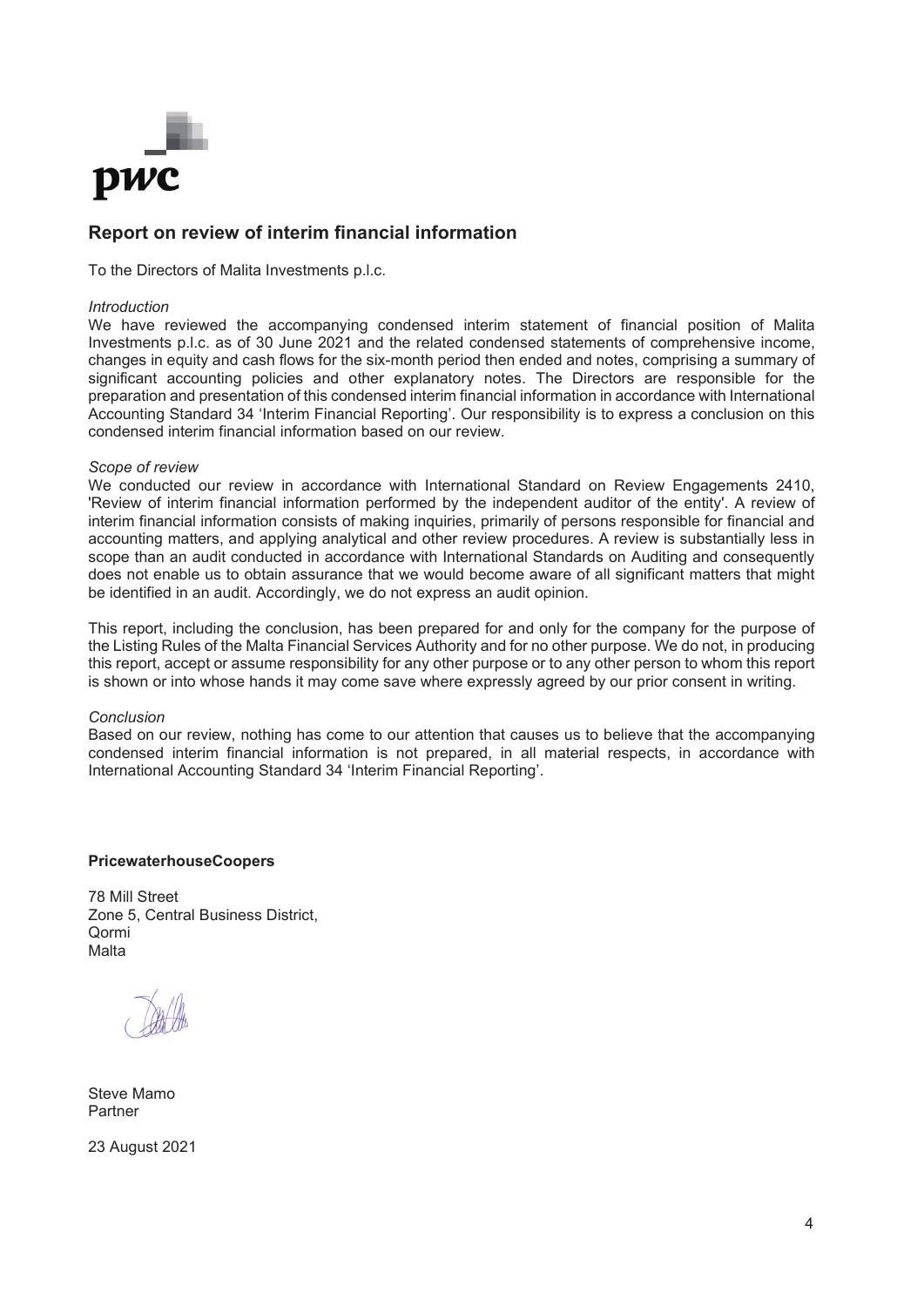# **Condensed statement of financial position**

|                                                       | As at         | As at       |
|-------------------------------------------------------|---------------|-------------|
|                                                       | 30 June       | 31 December |
| <b>Notes</b>                                          | 2021<br>€     | 2020<br>€   |
|                                                       | (unaudited)   | (audited)   |
| <b>ASSETS</b>                                         |               |             |
| <b>Non-current assets</b>                             |               |             |
| Property, plant and equipment                         | 20,432        | 19,573      |
| Investment property<br>4                              | 208,700,144   | 227,988,390 |
| Contract asset<br>6                                   | 24,639,158    | 18,868,800  |
|                                                       | 233, 359, 734 | 246,876,763 |
| <b>Current assets</b>                                 |               |             |
| Trade and other receivables                           | 842,480       | 1,406,631   |
| Cash and cash equivalents                             | 883,877       | 202,444     |
|                                                       | 1,726,357     | 1,609,075   |
| <b>Total assets</b>                                   | 235,086,091   | 248,485,838 |
| <b>EQUITY AND LIABILITIES</b>                         |               |             |
| <b>Capital and reserves</b>                           |               |             |
| Share capital<br>7                                    | 73,295,143    | 73,295,143  |
| Retained earnings<br>8                                | 9,451,391     | 8,990,133   |
| Non-distributable reserve - fair<br>9                 | 61,026,460    | 78,800,715  |
| Non-distributable reserve - other<br>10               | 3,653,668     | 3,421,180   |
| <b>Total equity</b>                                   | 147,426,662   | 164,507,171 |
| <b>Non-current liabilities</b>                        |               |             |
| <b>Borrowings</b><br>11                               | 34,977,577    | 36,051,219  |
| Lease liability<br>5                                  | 3,292,000     | 3,279,234   |
| Provision on restoration<br>5                         | 5,209,725     | 5,102,086   |
| Deferred tax liabilities<br>16                        | 16,246,583    | 17,760,574  |
|                                                       | 59,725,885    | 62,193,113  |
| <b>Current liabilities</b>                            |               |             |
| 11<br><b>Borrowings</b>                               | 15,629,915    | 13,096,134  |
| Lease liability<br>5                                  | 115,763       | 113,006     |
| Capital creditor for acquisition of<br>12<br>property | 1,827,791     | 3,000,217   |
| Trade and other payables                              | 8,531,485     | 4,200,176   |
| <b>Current tax liabilities</b>                        | 1,828,590     | 1,376,021   |
|                                                       | 27,933,544    | 21,785,554  |
| <b>Total liabilities</b>                              | 87,659,429    | 83,978,667  |
| <b>Total equity and liabilities</b>                   | 235,086,091   | 248,485,838 |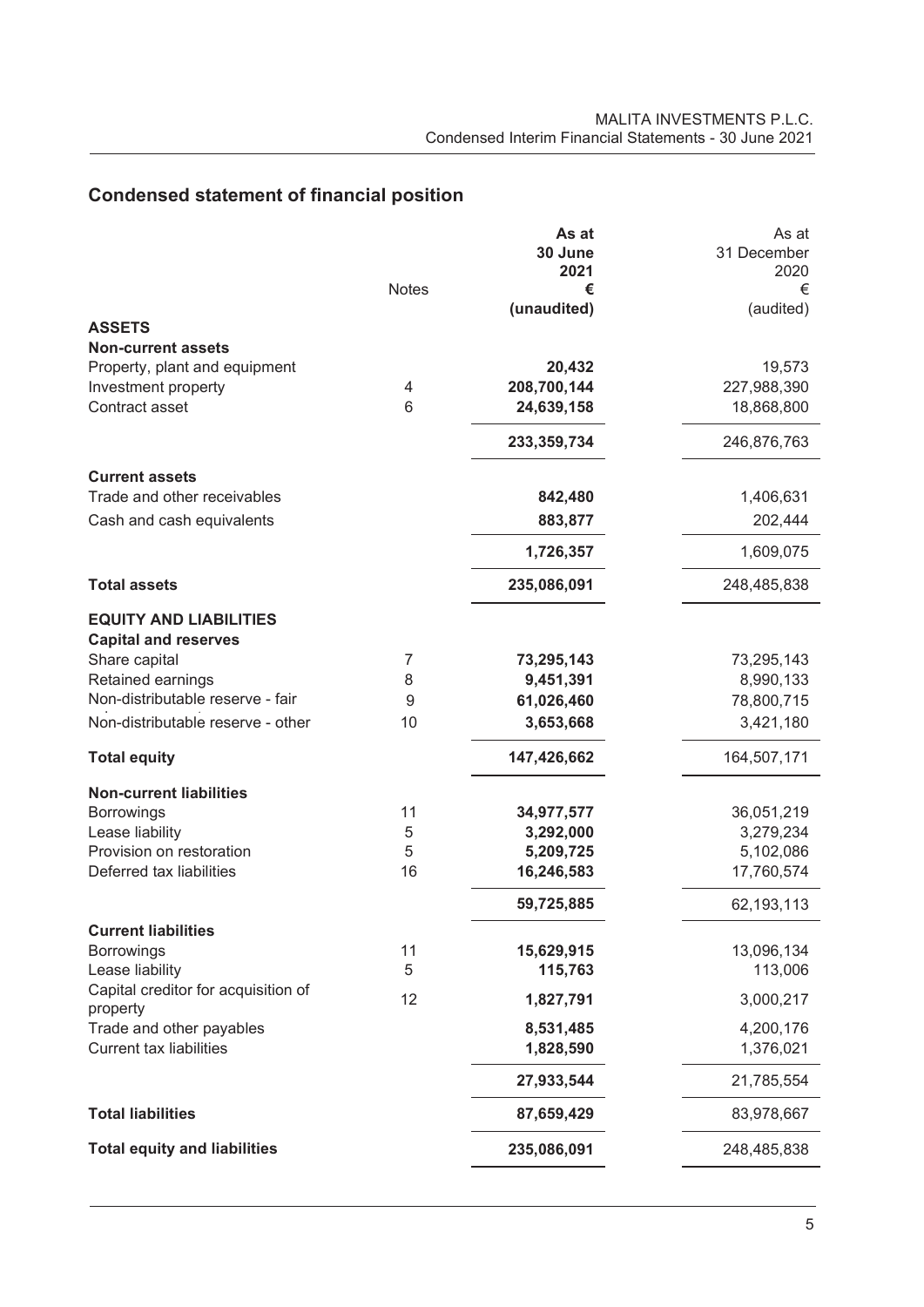# **Condensed statement of financial position** - continued

The notes on pages 10 to 29 are an integral part of these condensed interim financial statements.

The condensed interim financial statements on pages 5 to 29 were authorised for issue by the Board on 23 August 2021 and were signed on its behalf by:

wwg

Kenneth Farrugia **Execute Server Constructs Chairman**<br>Chairman **Paul Mercieca** Chairman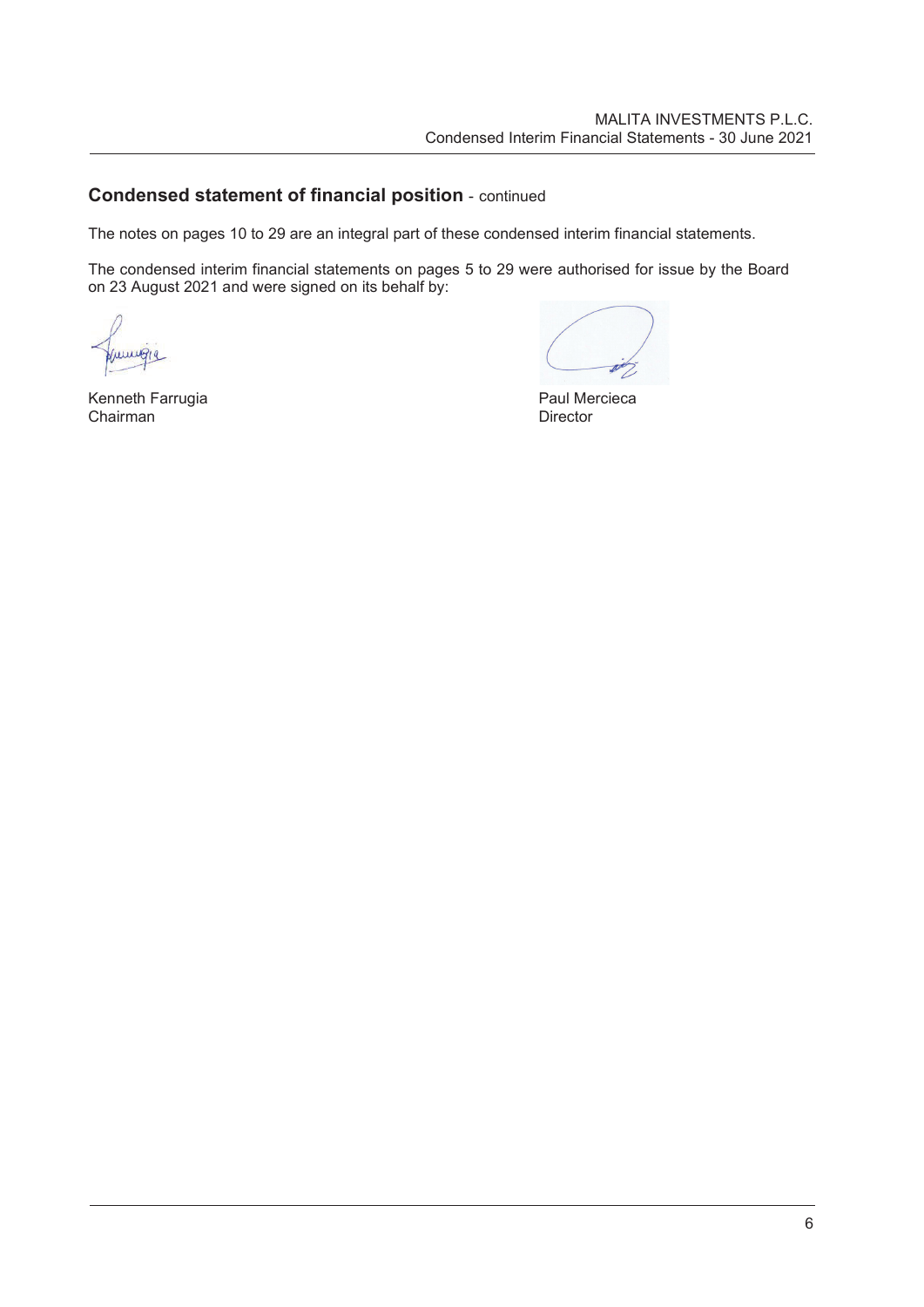# **Condensed statement of comprehensive income**

| 1 January to<br>30 June                                              | 1 January to<br>30 June |
|----------------------------------------------------------------------|-------------------------|
| 2021                                                                 | 2020                    |
| <b>Notes</b><br>€                                                    | €                       |
| (unaudited)                                                          | (unaudited)             |
| 13<br>4,114,603<br>Revenue                                           | 4,106,633               |
| 5,461,882<br>Revenue from service concession arrangements<br>6       | 3,253,786               |
| 6<br>Costs related to service concession arrangements<br>(5,302,798) | (3, 159, 015)           |
| (200, 040)<br>Administrative expenses                                | (419, 650)              |
| <b>Operating profit</b><br>4,073,647                                 | 3,781,754               |
| Change in fair value of investment property<br>(19, 288, 246)<br>4   | (25, 197, 135)          |
| Finance income<br>308,476                                            | 216,243                 |
| Finance costs<br>(793, 253)                                          | (842, 301)              |
| Loss before tax<br>(15,699,376)                                      | (22,041,439)            |
| 15<br>Tax credit<br>717,558                                          | 1,199,816               |
| Loss for the period - total comprehensive loss<br>(14, 981, 818)     | (20, 841, 623)          |
| 17<br>(10.12)<br>Loss per share in cents                             | (14.07)                 |

The notes on pages 10 to 29 are an integral part of these condensed interim financial statements.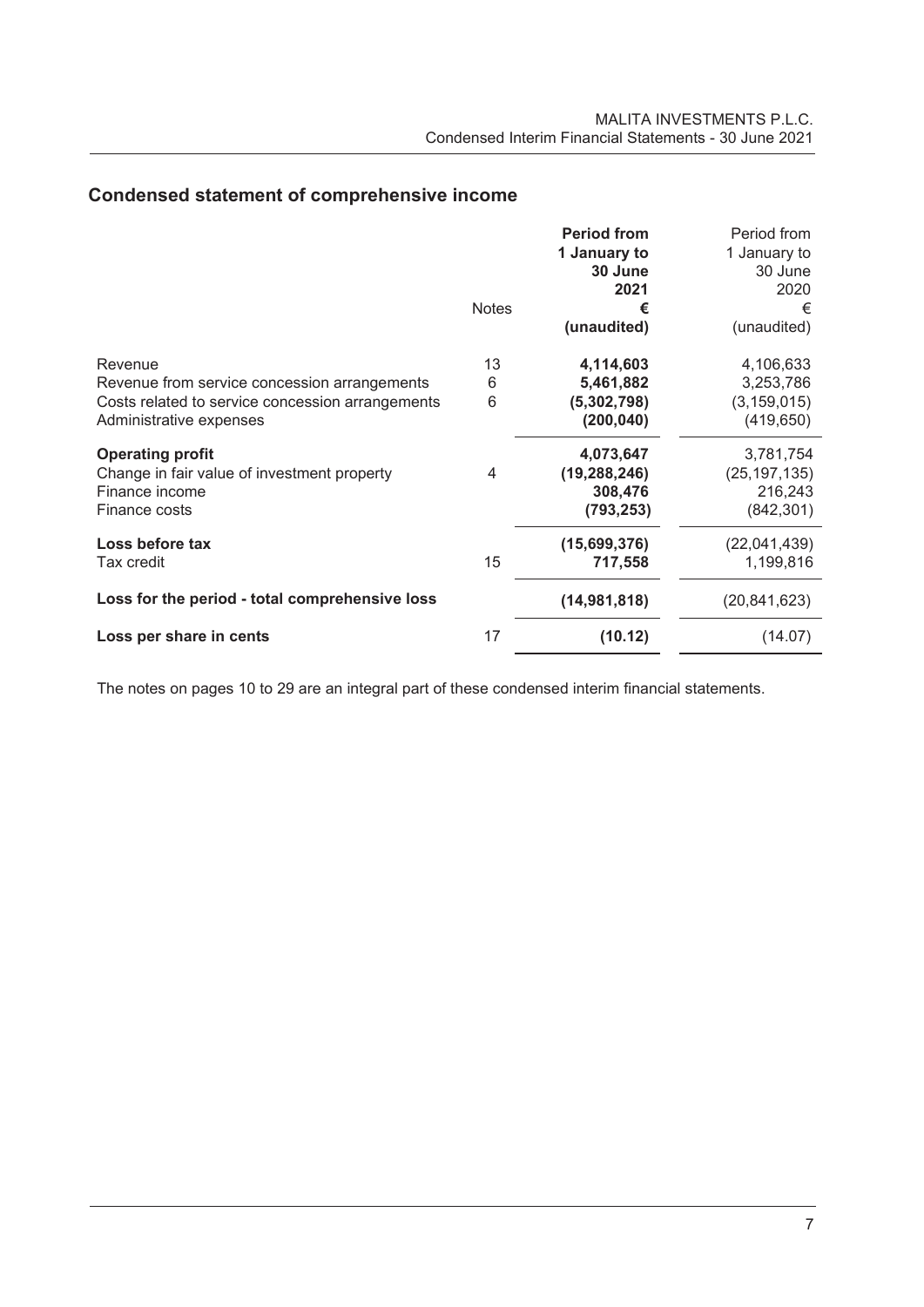# **Condensed statement of changes in equity**

|                                        |              | Non-distributable<br><b>reserves</b> |                             |                                |              |                |
|----------------------------------------|--------------|--------------------------------------|-----------------------------|--------------------------------|--------------|----------------|
|                                        |              | <b>Share</b><br>capital              | <b>Retained</b><br>earnings | <b>Fair value</b><br>movements | <b>Other</b> | <b>Total</b>   |
|                                        | <b>Notes</b> | €                                    | €                           | €                              | €            | €              |
| Balance at 1 January 2020              |              | 73,295,143                           | 8,177,094                   | 74,549,282                     | 2,959,028    | 158,980,547    |
| <b>Comprehensive income</b>            |              |                                      |                             |                                |              |                |
| Loss for the period                    |              |                                      | (20, 841, 623)              |                                |              | (20, 841, 623) |
| <b>Transactions with owners</b>        |              |                                      |                             |                                |              |                |
| Transfer within owners' equity         | 9            |                                      | 23,224,614                  | (23, 224, 614)                 |              |                |
| Transfer within owners' equity         | 10           |                                      | (207, 199)                  |                                | 207,199      |                |
| Dividends to equity shareholders       | 18           |                                      | (2,744,442)                 |                                |              | (2,744,442)    |
| Balance at 30 June 2020 (unaudited)    |              | 73,295,143                           | 7,608,444                   | 51,324,668                     | 3,166,227    | 135,394,482    |
|                                        |              |                                      |                             |                                |              |                |
| Balance at 1 July 2020                 |              | 73,295,143                           | 7,608,444                   | 51,324,668                     | 3,166,227    | 135,394,482    |
| <b>Comprehensive income</b>            |              |                                      |                             |                                |              |                |
| Profit for the period                  |              |                                      | 30,383,456                  |                                |              | 30,383,456     |
| <b>Transactions with owners</b>        |              |                                      |                             |                                |              |                |
| Transfer within owners' equity         | 9            |                                      | (27, 476, 047)              | 27,476,047                     |              |                |
| Transfer within owners' equity         | 10           |                                      | (254, 953)                  |                                | 254,953      |                |
| Dividends to equity shareholders       |              |                                      | (1,270,767)                 |                                |              | (1,270,767)    |
| Balance as at 31 December 2020         |              | 73,295,143                           | 8,990,133                   | 78,800,715                     | 3,421,180    | 164,507,171    |
| (audited)                              |              |                                      |                             |                                |              |                |
| Balance at 1 January 2021              |              | 73,295,143                           | 8,990,133                   | 78,800,715                     | 3,421,180    | 164,507,171    |
| <b>Comprehensive income</b>            |              |                                      |                             |                                |              |                |
| Loss for the period                    |              |                                      | (14,981,818)                |                                |              | (14,981,818)   |
| <b>Transactions with owners</b>        |              |                                      |                             |                                |              |                |
| Transfer within owners' equity         | 9            |                                      | 17,774,255                  | (17, 774, 255)                 |              |                |
| Transfer within owners' equity         | 10           |                                      | (232, 488)                  |                                | 232,488      |                |
| Dividends to equity shareholders       | 18           |                                      | (2,098,691)                 |                                |              | (2,098,691)    |
| Balance at 30 June 2021<br>(unaudited) |              | 73,295,143                           | 9,451,391                   | 61,026,460                     | 3,653,668    | 147,426,662    |

The notes on pages 10 to 29 are an integral part of these condensed interim financial statements.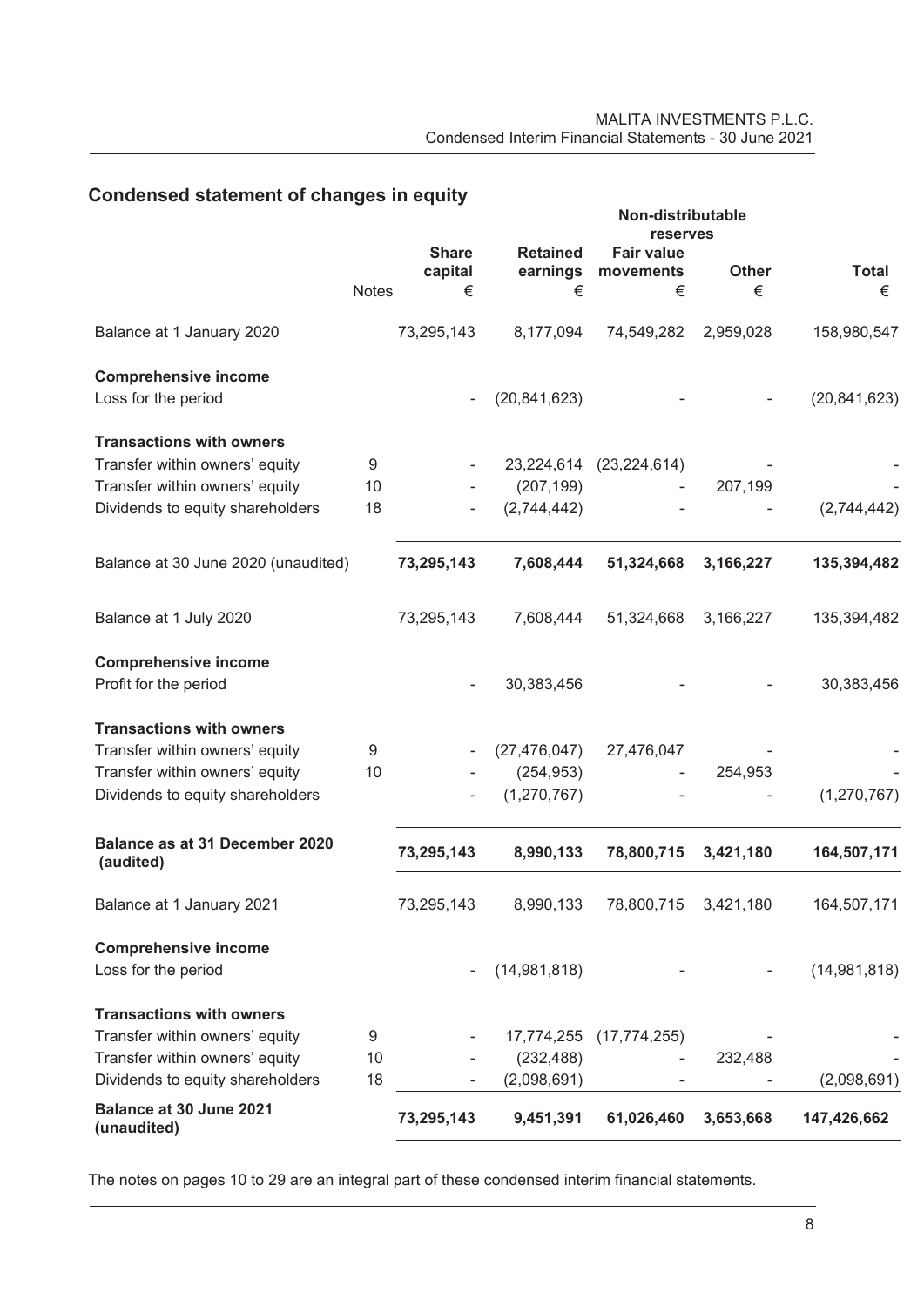|  | <b>Condensed statement of cash flows</b> |  |
|--|------------------------------------------|--|
|--|------------------------------------------|--|

|                                                     |              | <b>Period from</b><br>1 January to | Period from<br>1 January to |
|-----------------------------------------------------|--------------|------------------------------------|-----------------------------|
|                                                     |              | 30 June                            | 30 June                     |
|                                                     |              | 2021                               | 2020                        |
|                                                     | <b>Notes</b> | €<br>(unaudited)                   | €<br>(unaudited)            |
| Cash flows from operating activities                |              |                                    |                             |
| Cash generated from operations<br>Interest received | 19           | 6,925,774                          | 6,272,035<br>25             |
| Interest paid and similar charges                   |              | (11, 237)                          | (32, 207)                   |
| Income taxes paid                                   |              | (343, 864)                         | (537,082)                   |
| Payments on lease liability                         |              | (55, 125)                          | (1, 514)                    |
| Net cash generated from operating activities        |              | 6,515,548                          | 5,701,257                   |
| <b>Cash flows from investing activities</b>         |              |                                    |                             |
| Purchase for property, plant and equipment          |              | (5,602)                            | (7, 169)                    |
| Payments to acquire contract asset                  |              | (6, 233, 714)                      | (2,815,258)                 |
| Net cash used in investing activities               |              | (6, 239, 316)                      | (2,822,427)                 |
| <b>Cash flows from financing activities</b>         |              |                                    |                             |
| Repayment of borrowings                             |              | (1,039,861)                        | (1,006,751)                 |
| Interest paid on borrowings                         |              | (637, 046)                         | (774,006)                   |
| Dividends paid to equity holders                    | 18           | (417, 892)                         | (544, 963)                  |
| Proceeds from borrowings                            | 11           | 2,500,000                          | 2,000,000                   |
| Net cash from / (used in) financing activities      |              | 405,201                            | (325, 720)                  |
| Net movement in cash and cash equivalents           |              | 681,433                            | 2,553,110                   |
| Cash and cash equivalents at beginning of period    |              | 202,444                            | 717,826                     |
| Cash and cash equivalents at end of period          |              | 883,877                            | 3,270,936                   |

The notes on pages 10 to 29 are an integral part of these condensed interim financial statements.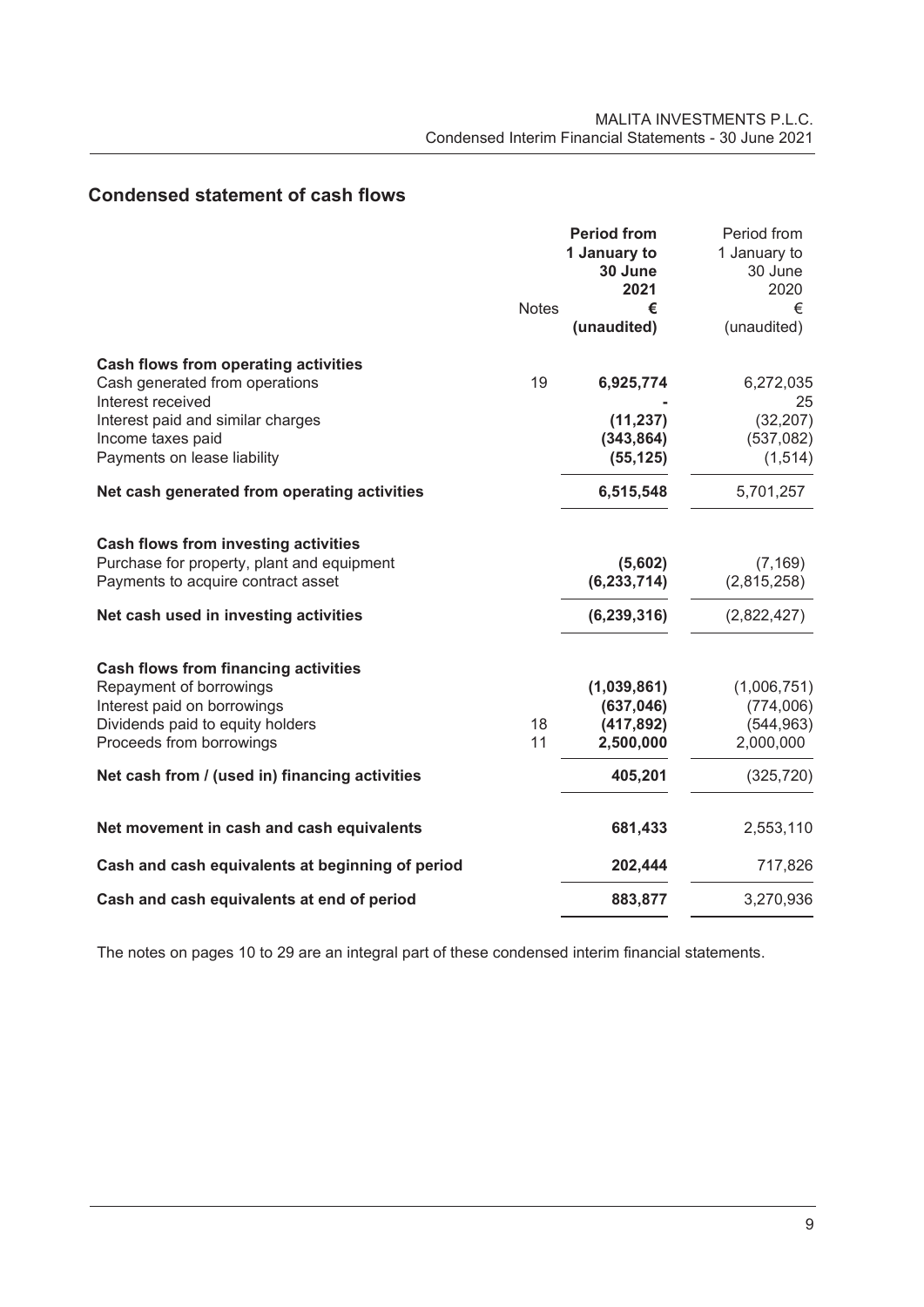# **Notes to the condensed interim financial statements**

# **1. Summary of significant accounting policies**

The Board has adopted the following principal accounting policies which it believes cover most of the type of activities it will undertake in the foreseeable future. Accordingly, not all the accounting policies set out below would necessarily apply as at the date of this report.

# **1.1 Basis of preparation**

These condensed interim financial statements for the six months ended 30 June 2021 have been prepared in accordance with IAS 34, 'Interim financial reporting'. They have been prepared under the historical cost convention as modified by fair valuation of investment property.

The condensed interim financial statements should be read in conjunction with the annual financial statements for the year ended 31 December 2020, which have been prepared in accordance with IFRS.

The condensed interim financial statements have been reviewed, not audited.

The preparation of financial statements in conformity with IFRSs as adopted by the EU requires the use of certain accounting estimates. It also requires Directors to exercise their judgement in the process of applying the Company's accounting policies (see note 2 – Critical accounting estimates and judgements).

The financial statements have been prepared on a going concern basis that assumes that the Company will continue in operational existence for the foreseeable future. This basis of preparation has been made after considering the effects which the Covid-19 outbreak is having on the Company.

The statement of financial position reflects a net current liability position of €26,207,187. Current liabilities as at 30 June 2021 include payables of €1,827,791 and total local temporary financing of €13,500,000 in relation to the Affordable Housing project. An amount of €2,500,000 of the €13,500,000 local temporary financing were obtained in the period under review. From July 2021 to the date of signing of these financial statements, the Company has drawn down a total of €15,700,000 from the total financing of €58,000,000 that were secured for the Affordable Housing project. The remaining €42,300,000 secured financing will be drawn down throughout the current year. Through these drawdowns the Company will repay the €13,500,000 local temporary financing and settle the outstanding short-term payables. As a result, the current liability position will improve. The Directors are confident that the Company will continue in business as a going concern and that liabilities will continue to be honoured as and when they fall due.

#### *Standards, interpretations and amendments to published standards effective in 2021*

The Company adopted new standards, amendments and interpretations to existing standards that are mandatory for the Company's accounting period beginning on 1 January 2021. The adoption of these revisions to the requirements of IFRSs as adopted by the EU did not result in substantial changes to the Company's accounting policies.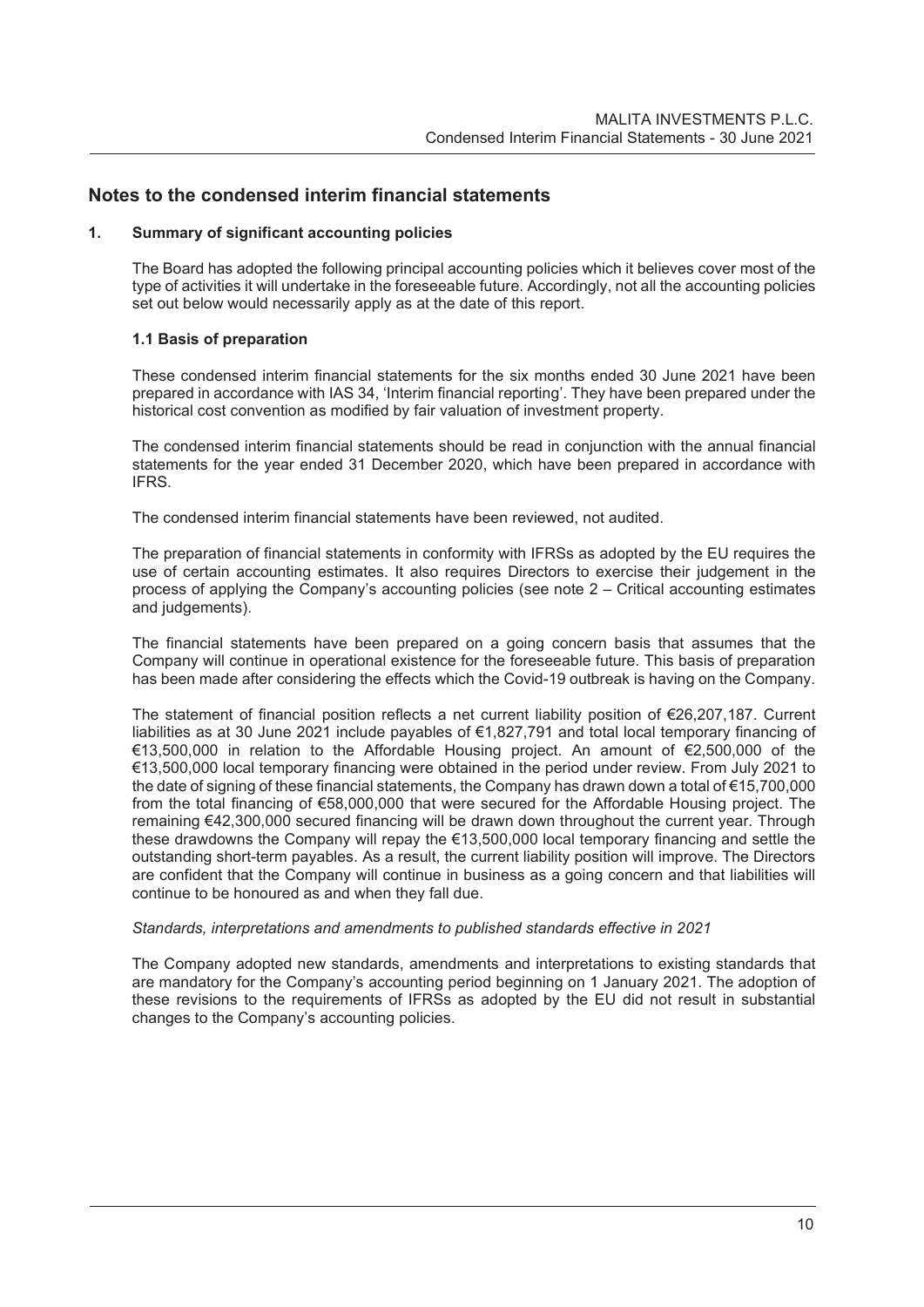# **1.1 Basis of preparation** - continued

#### *Standards, interpretations and amendments to published standards that are not yet effective*

Certain new standards, amendments and interpretations to existing standards have been published by the date of authorisation for issue of these financial statements but are mandatory for the Company's accounting periods beginning after 1 January 2021. The Company has not early adopted these revisions to the requirements of IFRSs as adopted by the EU.

#### **1.2 Investment property**

Investment property is held for long-term rental yields or for capital appreciation or both, and is not occupied by the Company. Investment property also includes property that is being constructed or developed for future use as investment property, when such identification is made.

Investment property is measured initially at its historical cost, including related transaction costs and borrowing costs. Historical cost includes expenditure that is directly attributable to the acquisition of the items. Borrowing costs which are incurred for the purpose of acquiring or constructing a qualifying investment property are capitalised as part of its cost, in accordance with Note 1.12. After initial recognition, investment property is carried at fair value. Given that there is no active market for the investment property held by the Company, the Company establishes fair value by using valuation techniques, particularly discounted cash flow analysis.

Investment property that is being redeveloped for continuing use as investment property continues to be measured at fair value. Fair value measurement on property under construction is only applied if the fair value is considered to be reliably measurable. The fair value of investment property reflects, among other things, rental income from current leases and assumptions about rental income from future leases in the light of current market conditions. The fair value also reflects, on a similar basis, any cash outflows that could be expected in respect of the property.

Subsequent expenditure is capitalised to the asset's carrying amount only when it is probable that future economic benefits associated with the expenditure will flow to the Company and the cost of the item can be measured reliably. All other repairs and maintenance costs are charged to profit or loss during the financial period in which they are incurred. When part of an investment property is replaced, the carrying amount of the replaced part is derecognised.

Changes in fair values are recognised in the income statement. Investment properties are derecognised either when they have been disposed of or when the investment property is permanently withdrawn from use and no future economic benefit is expected from its disposal.

# **1.3 Contract asset**

The Company is recognising a contract asset in its statement of financial position to account for the Affordable housing project during its construction period. The carrying amount of the contract asset is equal to the total costs incurred on this project, profit on the completed construction and financing revenue.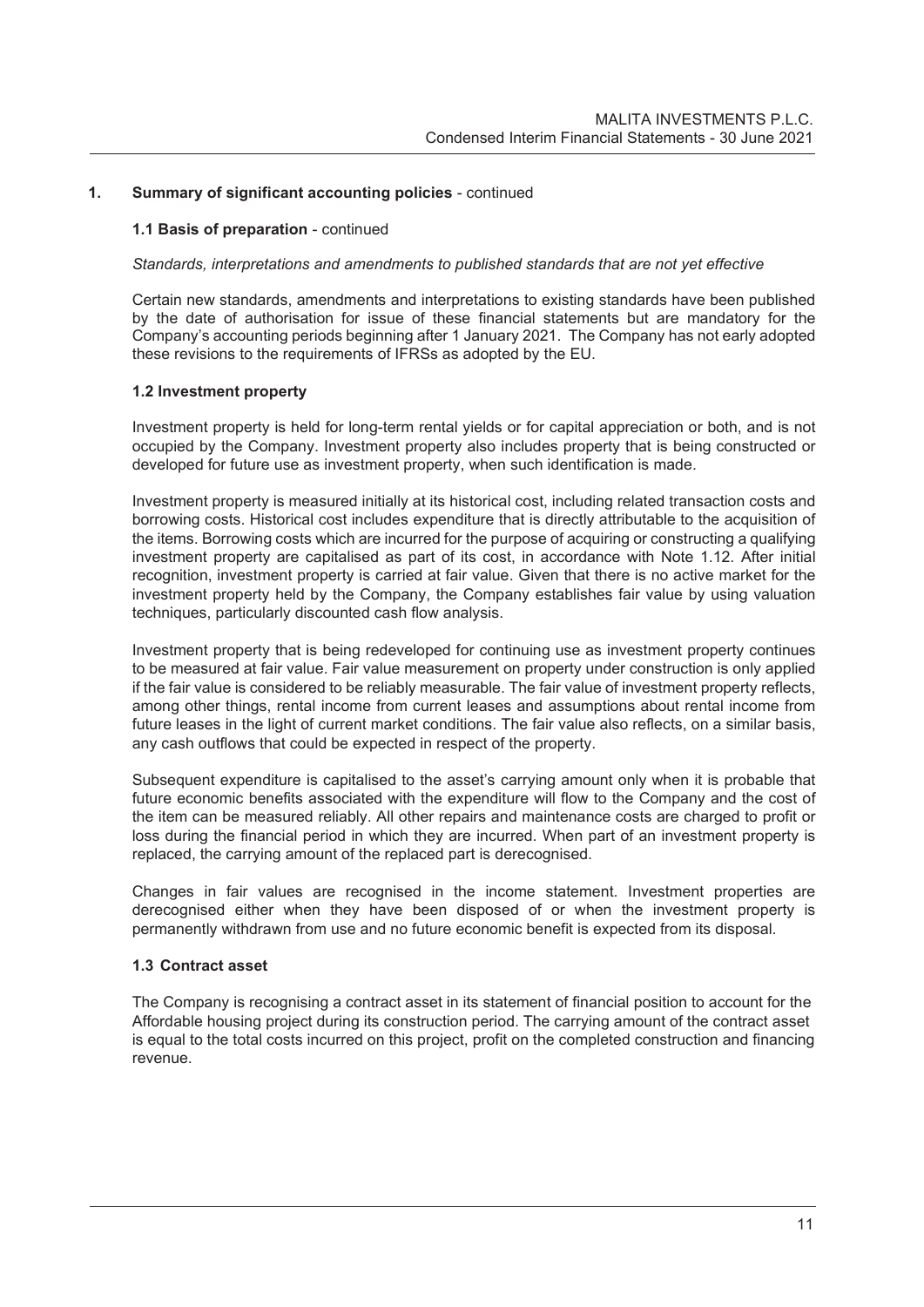#### **1.4 Financial assets**

#### **1.4.1 Classification**

The classification of financial assets depends on the purpose for which the financial assets were acquired. Management determines the classification of its financial assets at initial recognition. The Company's financial assets consist of receivables. Receivables are non-derivative financial assets with fixed or determinable payments that are not quoted in an active market. They arise when the Company provides money, goods or services directly to a debtor with no intention of trading the asset. They are included in current assets, except for maturities greater than twelve months after the end of the reporting period. The latter are classified as non-current assets. The Company's receivables comprise trade and other receivables and cash and cash equivalents in the statement of financial position (Notes 1.6 and 1.7). Cash and cash equivalents includes cash in hand, deposits held with banks with original maturities of six months or less.

#### **1.4.2 Recognition and measurement**

The Company recognises a financial asset in its statement of financial position when it becomes a party to the contractual provisions of the instrument. Financial assets are initially recognised at fair value plus transaction costs. Financial assets are derecognised when the rights to receive cash flows from the financial assets have expired or have been transferred and the Company has transferred substantially all risks and rewards of ownership or has not retained control of the asset.

The Company's financial assets measured at amortised cost are subsequently carried at amortised cost using the effective interest method. Amortised cost is the initial measurement amount adjusted for the amortisation of any difference between the initial and maturity amounts using the effective interest method.

#### **1.5 Service Concession Arrangements**

Under the terms of IFRIC 12, 'Service Concession Arrangements', a concession operator has a twofold activity:

- a construction activity in respect of its obligations to design, build and finance a new asset that it delivers to the grantor: revenue is recognized over time in accordance with IFRS 15;
- an operating and maintenance activity in respect of concession assets: revenue is recognised in accordance with IFRS 15.

In return for its activities as operator, the Company will receive remuneration from the grantor and therefore IFRIC 12's financial asset model applies. Under this model, the operator has an unconditional contractual right to receive payments from the concession grantor, irrespective of the amount of use made of the infrastructure.

The operator recognises a financial asset, attracting interest, in its Statement of financial position, in consideration for the services it provides (design, construction, etc.). Such financial assets are recognised in the Statement of financial position as a contract asset, in an amount corresponding to the fair value of the infrastructure on first recognition and subsequently at amortised cost. The receivable will in substance, be settled by the operator's right to retain all rental payments to be effected by users upon completion of construction; such payments will be received partly from users and partly from the grantor. Finance income calculated on the basis of the effective interest method is recognised under finance income in the Statement of comprehensive income.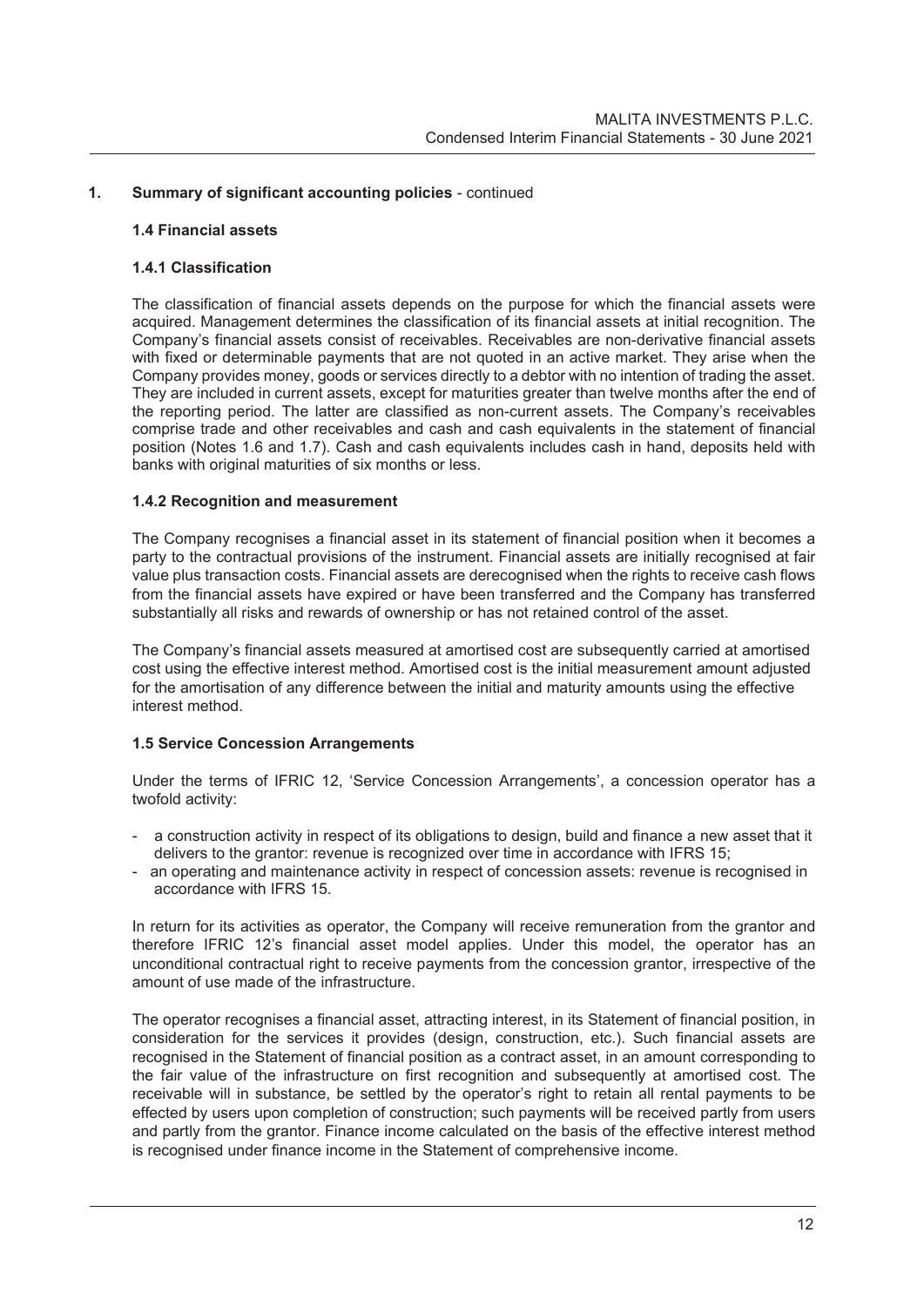# **1.5 Service Concession Arrangements** - continued

The part of the investment that is covered by an unconditional contractual right to receive payments from the grantor (in the form of rental) is recognised as a contract asset up to the amount guaranteed.

### **1.6 Trade and other receivables**

Trade receivables comprise amounts due from customers for ground rents and lease of property. If collection is expected in one year or less (or in the normal operating cycle of the business if longer), they are classified as current assets. If not, they are presented as non-current assets.

Trade and other receivables are recognised initially at fair value and subsequently measured at amortised cost using the effective interest method, less provision for impairment. In the opinion of the Directors, the recorded book value in the company's books of trade and other receivables and their value measured at amortised cost using the effective interest method, less provision for impairment are not materially different. The carrying amount of the asset is reduced through the use of an allowance account, and the amount of the loss is recognised in the income statement. When a receivable is uncollectible, it is written off against the allowance account for trade and other receivables. Subsequent recoveries of amounts previously written off are credited against profit or loss.

# **1.7 Cash and cash equivalents**

Cash and cash equivalents are carried in the statement of financial position at face value. In the statement of cash flows, cash and cash equivalents includes cash in hand, deposits held at call with banks and when applicable bank overdrafts. Bank overdrafts are shown within borrowings in current liabilities in the statement of financial position.

# **1.8 Share capital**

Ordinary shares are classified as equity. Incremental costs directly attributable to the issue of new ordinary shares are shown in equity as a deduction, net of tax, from the proceeds.

# **1.9 Trade and other payables**

Trade payables comprise obligations to pay for goods or services that have been acquired in the ordinary course of business from suppliers. Accounts payable are classified as current liabilities if payment is due within one year or less (or in the normal operating cycle of the business if longer). If not, they are presented as non-current liabilities.

Trade and other payables are recognised initially at fair value and subsequently measured at amortised cost using the effective interest method.

# **1.10 Current and deferred tax**

The tax expense for the year comprises current and deferred tax. Tax is recognised in the income statement, except to the extent that it relates to items recognised in other comprehensive income or directly in equity. In this case, tax is also recognised in other comprehensive income or in equity.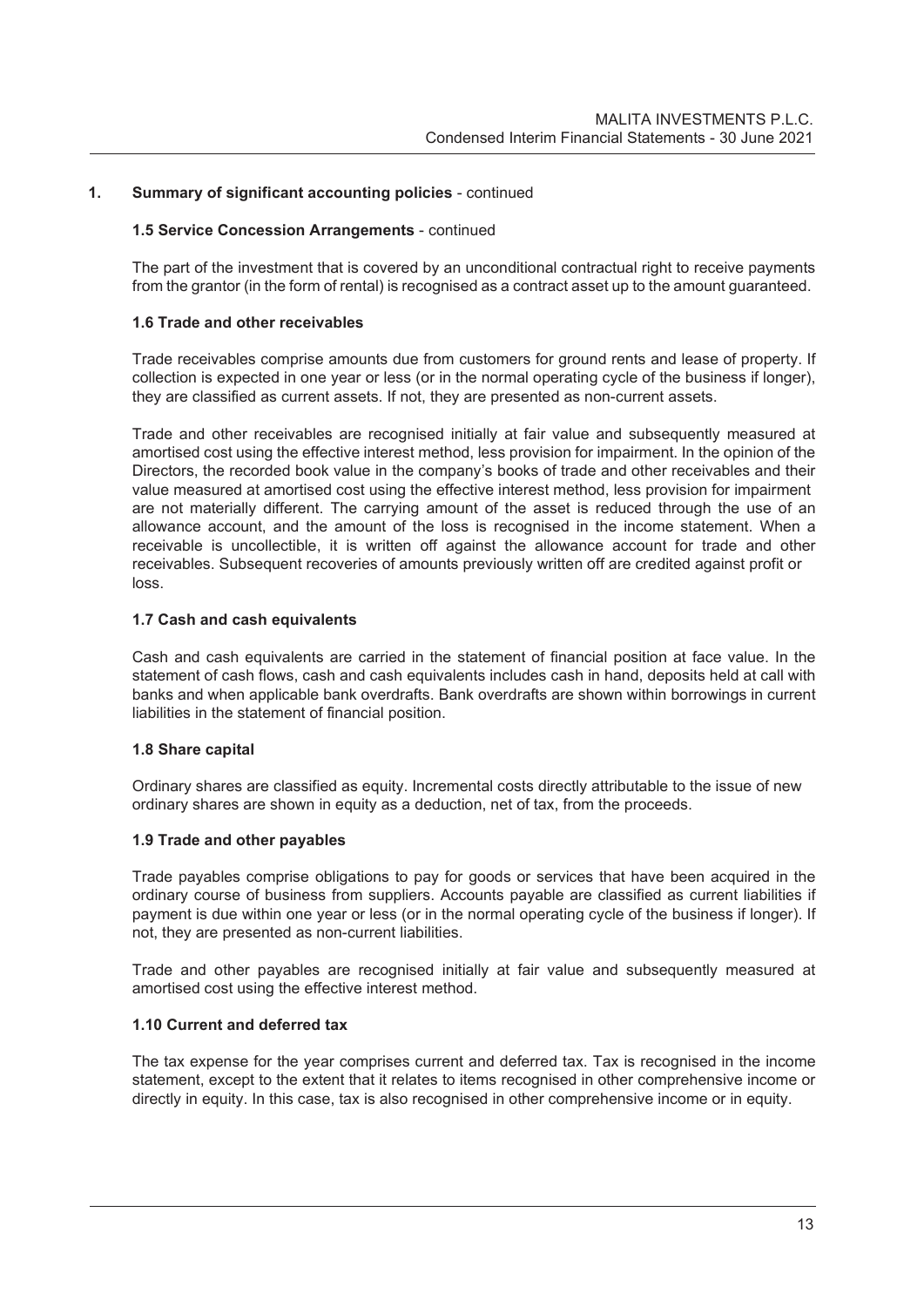# **1.10 Current and deferred tax** - continued

Deferred tax is recognised, using the liability method, on temporary differences arising between the tax bases of assets and liabilities and their carrying amounts in the financial statements. However, deferred tax is not accounted for if it arises from initial recognition of an asset or liability in a transaction other than a business combination that at the time of the transaction affects neither accounting, nor taxable profit or loss. Deferred tax is determined using tax rates (and laws) that have been enacted or substantially enacted by the end of the reporting period and are expected to apply when the related deferred tax asset is realised or the deferred tax liability is settled.

Deferred tax assets are recognised only to the extent that it is probable that future taxable profit will be available against which the temporary differences can be utilised.

Deferred tax assets and liabilities are offset when there is a legally enforceable right to offset current tax assets against current tax liabilities and when the deferred tax assets and liabilities relate to income taxes levied by the same taxation authority on either the same taxable entity or different taxable entities where there is an intention to settle the balances on a net basis.

#### **1.11 Revenue recognition**

Revenue comprises the fair value for ground rents received or receivable as per contracts entered into, leases of the Parliament Building on the initial and additional investment and the lease of the Open Air Theatre. Moreover, the Company is recognising revenue in relation to the Service concession arrangement (Note 6) as performance obligations are satisfied.

The Company recognises revenue when the amount of revenue can be reliably measured, it is probable that future economic benefits will flow to the entity and when specific criteria have been met for each of the Company's activities as described below.

# *(a) Interest income*

Interest income is recognised for all interest-bearing instruments using the effective interest method. The effective interest method is a method of calculating the amortised cost of a financial asset and of allocating the interest income over the relevant period.

#### *(b) Rental income from investment property*

Rental income from investment property is recognised in profit or loss on a straight-line basis over the term of the lease.

# **1.12 Borrowing costs**

General and specific borrowing costs directly attributable to the acquisition, construction or production of qualifying assets, which are assets that necessarily take a substantial period of time to get ready for their intended use or sale, are added to the cost of those assets, until such time as the assets are substantially ready for their intended use or sale. All other borrowing costs are expensed. Borrowing costs are recognised for all interest-bearing instruments on an accrual basis using the effective interest method. Borrowing costs include the effect of amortising any difference between initial net proceeds and redemption value in respect of interest-bearing borrowings.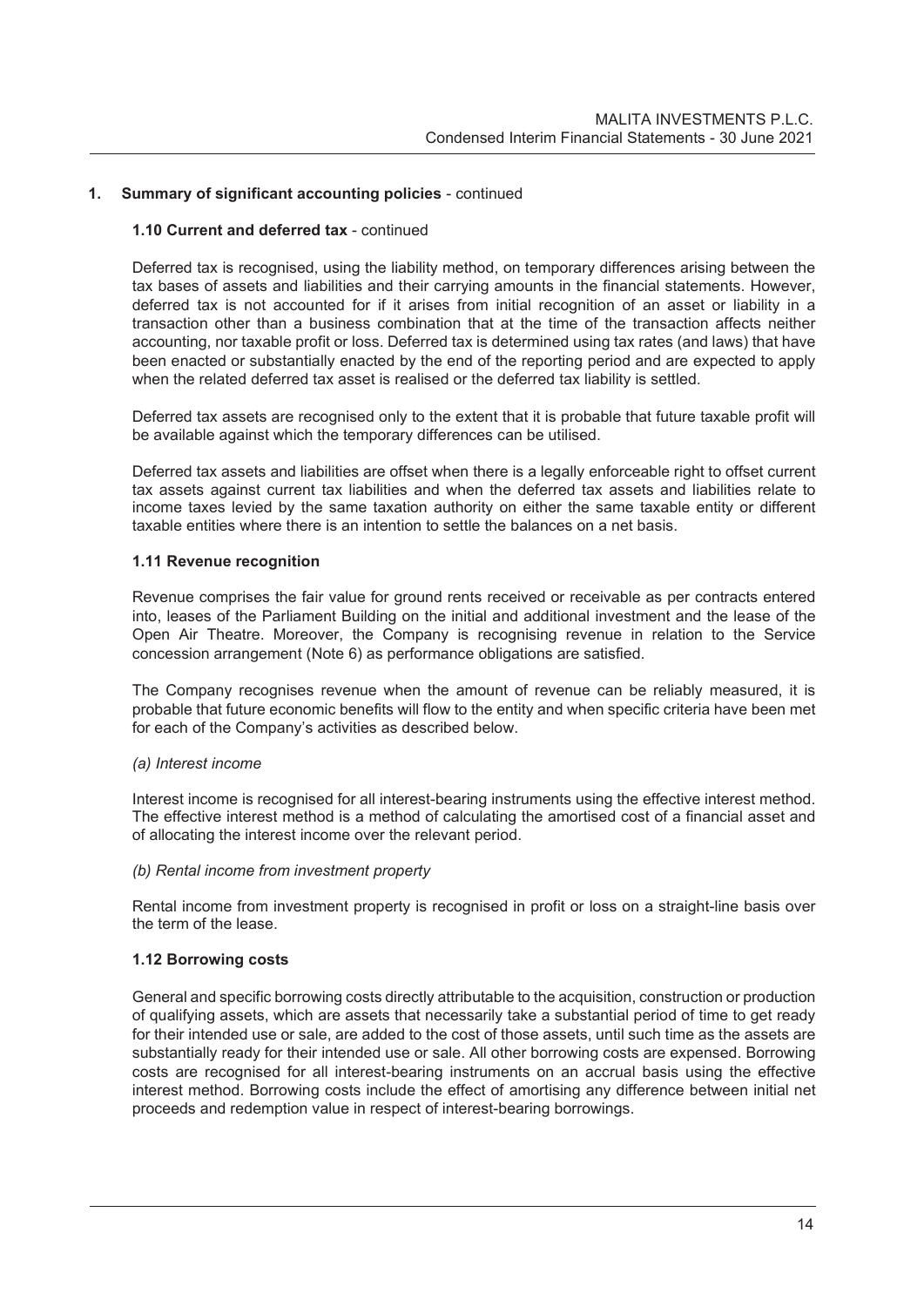#### **1.13 Dividend distributions**

Dividend distributions to the Company's shareholders are recognised as a liability in the Company's financial statements in the period in which the dividends are approved by the Company's Directors.

#### **2. Critical accounting estimates and judgements**

Estimates and judgements are continually evaluated and based on historical experience and other factors including expectations of future events that are believed to be reasonable under the circumstances.

The Company makes estimates and assumptions concerning the future. The resulting accounting estimates will, by definition, seldom equal the related actual results. The estimates and assumptions that have a significant risk of causing a material adjustment to the carrying amounts of assets and liabilities within the next financial year are addressed below.

#### *(a) Valuation of investment properties*

The Company's investment property comprises the MIA and VCP properties as well as the Parliament Building and Open Air Theatre. The fair value of the Company's investment property has been determined based on projected future cash flows, appropriately discounted by a risk adjusted discount rate. As explained in Note 4 – Investment Property, the valuation was determined using discounted cash flow projections considering, *inter alia*, the projected future cash flows to be generated from the transfer of the dominium directum in respect of the MIA and VCP properties, the Parliament Building and Open Air Theatre, ongoing maintenance needs, and other relevant market factors.

A key variable used in the determination of the fair value of the Investment Property is the discount rate. The discount rate used for fair valuing the Investment Property is primarily based on the yield to maturity on the longest term available Malta Government Stock (MGS), plus a risk premium. Due to the continuous low interest rate environment in the prior years, the fair value of the investment properties was increasing at each period, and fair value gains were being recognised as a result. When interest rates start increasing, as happened in the current period, the discount rate increases, fair value of the investment properties decreases, and fair value losses may result (see Note 4). Movements resulting from the said revaluation process are treated as non-distributable fair value movements (see Note 9).

The Audit Committee and the Board have been holding continuous discussions around the estimates and judgements applied to the fair value mechanism and related inputs mainly due to the unprecedented and unexpected low level of interest rates feeding into the fair value model. The Board continues to be confident that the mechanism is the most appropriate method to derive fair valuation of the respective investment properties in the Statement of Financial Position. As explained in note 4, the Board had elected to consider a conditional premium to counter the volatility in interest rates that is having a significant impact on the fair value movements.

The Audit Committee and the Board have also taken into consideration that the revenue flows from debtors enjoying the temporary utile dominium of the Company's investment properties are based on the assumption that the economy will be recovering in the near future and thus the current COVID pandemic including uncertainty around recovery, will not impact the tenancy agreements and neither the future cashflows.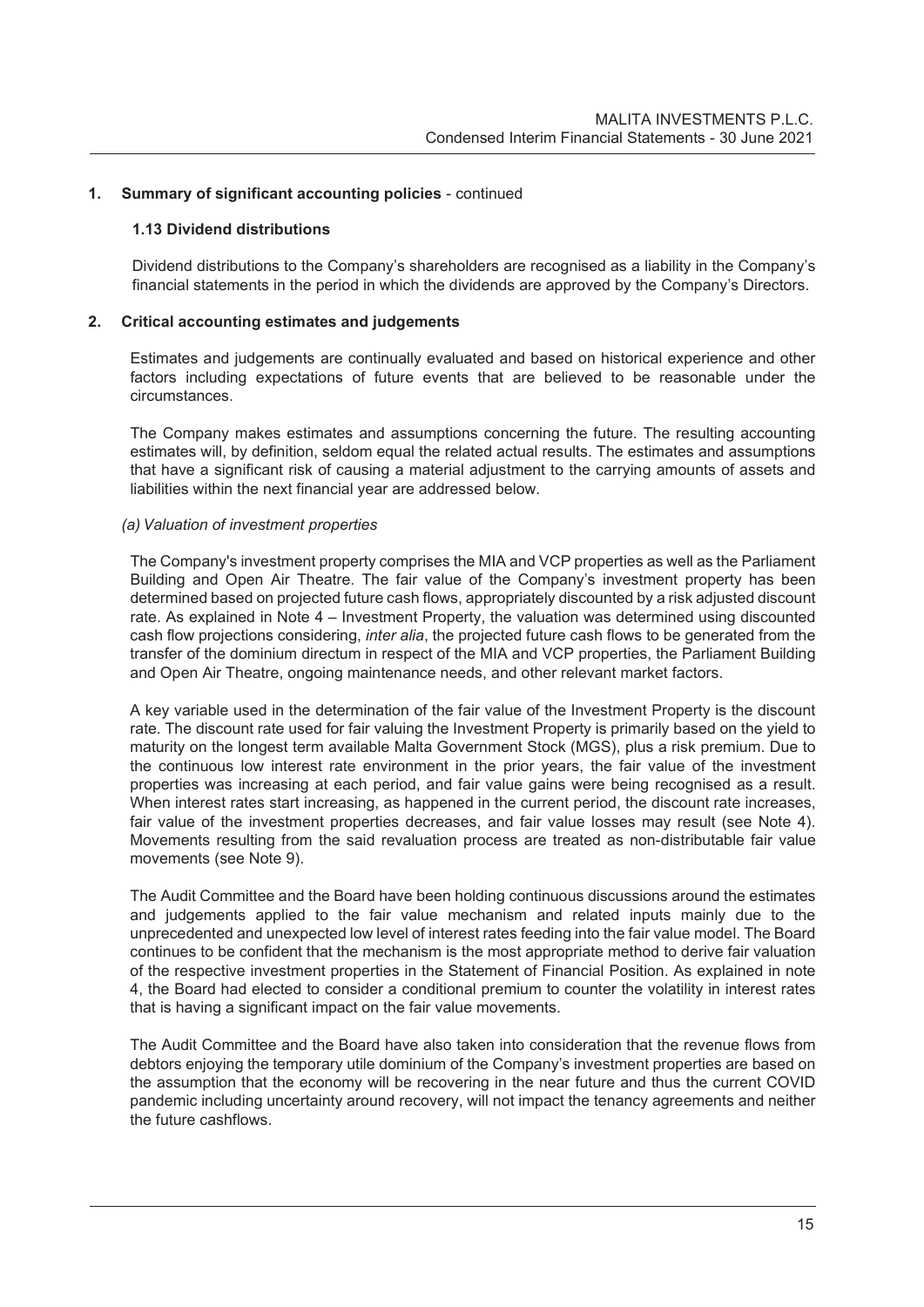# **2. Critical accounting estimates and judgements** - continued

#### *(b) Service concession arrangements*

The analysis on whether the IFRIC 12, Service Concession Arrangements, applies to certain contracts and activities involves various complex factors and it is significantly affected by legal interpretation of certain contractual agreements or other terms and conditions with public sector entities.

The application of IFRIC 12 requires extensive judgment in relation with, amongst other factors, (i) the identification of certain infrastructures (and not contractual agreements) in the scope of IFRIC 12, (ii) the understanding of the nature of the payments in order to determine the classification of the infrastructure as a financial asset or as an intangible asset and (iii) the recognition of the revenue from construction and concessionary activity.

Changes in one or more of the factors described above may significantly affect the conclusions as to the appropriateness of the application of IFRIC 12 and, therefore, the results of operations or our financial position (Note 6).

### **3. Segment reporting**

The Directors have reviewed the disclosure requirements of IFRS 8, 'Operating Segments' and determined that the Company effectively has one operating segment, taking cognisance of the information utilised within the Company for the purpose of assessing performance.

#### **4. Investment property**

|                                                                    | <b>30 June 2021</b><br>€   | 31 December 2020<br>€                     |
|--------------------------------------------------------------------|----------------------------|-------------------------------------------|
| MIA and VCP properties<br>Parliament Building and Open Air Theatre | 92,887,000<br>115,813,144  | 102,681,000<br>125,307,390                |
| Carrying amount                                                    | 208,700,144                | 227,988,390                               |
| i. MIA and VCP                                                     | €                          | <b>30 June 2021</b> 31 December 2020<br>€ |
| At 1 January<br>Fair value movement                                | 102,681,000<br>(9,794,000) | 104,121,000<br>(1,440,000)                |
| Carrying amount                                                    | 92,887,000                 | 102,681,000                               |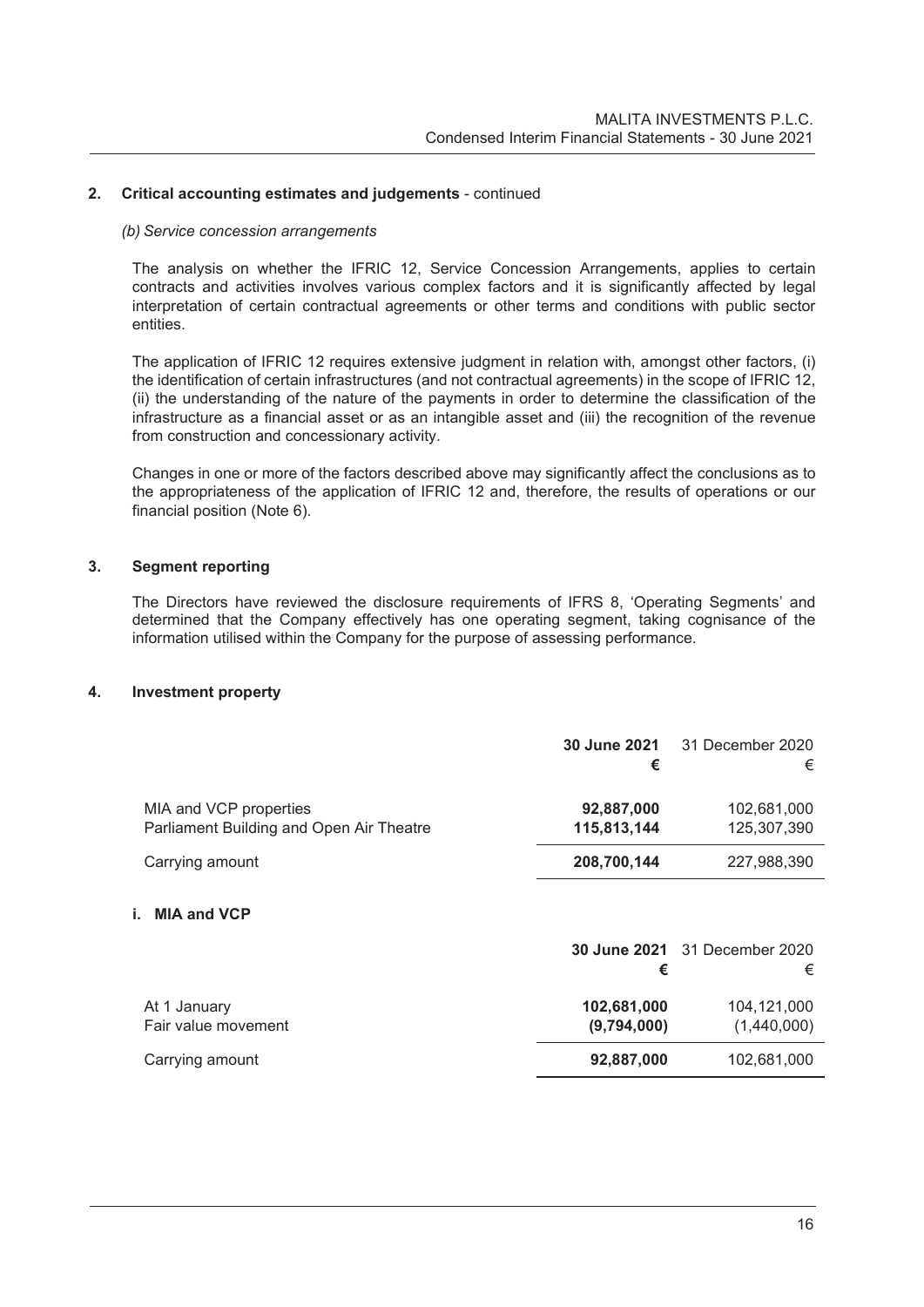# **4. Investment property** - continued

# **ii. Parliament Building and Open Air Theatre**

|                                     |                            | <b>30 June 2021</b> 31 December 2020<br>€ |
|-------------------------------------|----------------------------|-------------------------------------------|
| At 1 January<br>Fair value movement | 125,307,390<br>(9,494,246) | 119,264,628<br>6,042,762                  |
| Carrying amount                     | 115,813,144                | 125,307,390                               |

#### **Fair values of investment property**

The movement in the fair value of investment property comprises the movement in the fair value of the dominium directum of the MIA and VCP properties, as well as the Parliament Building and Open Air Theatre.

The fair value of investment property is calculated with reference to the cash flows receivable by the Company in terms of its contractual agreements, discounted to present value as at 30 June 2021.

Accordingly, the fair value of the investment property is subject to variation owing to, amongst other things, movements in market interest rates, expected inflation rates and changes in the contractual cash flows owing to the passage of time.

The Company is required to disclose fair value measurements of the following fair value measurement hierarchy for non-financial assets carried at fair value by level:

- Quoted prices (unadjusted) in active markets for identical assets (level 1).
- Inputs other than quoted prices included within level 1 that are observable for the asset either directly (that is, as prices) or indirectly (that is, derived from prices) (level 2).
- Inputs for the asset that are not based on observable market data for similar properties (that is, unobservable inputs) (level 3).

The Company's recurring fair value measurements are categorised as level 3 as they are based on significant unobservable inputs.

#### **Valuation process**

*a) MIA and VCP* 

The valuation of the MIA and VCP properties is based on the present value of ground rents up to the expiry of the temporary emphyteutical grants and the estimated freehold value thereafter discounted to present value. The fair value of investment property is calculated with reference to the cash flows receivable by the Company in terms of its contractual agreements, discounted to present value as at 30 June 2021. The discount rate is based on the yield to maturity on the longest term available MGS (Malta Government Stock) in issue as at year end plus a premium reflecting the risk inherent in the underlying cash flows. Given the unexpected and unprecedented low interest rate environment in the prior years, an additional risk premium was factored in the discount rate as explained further below.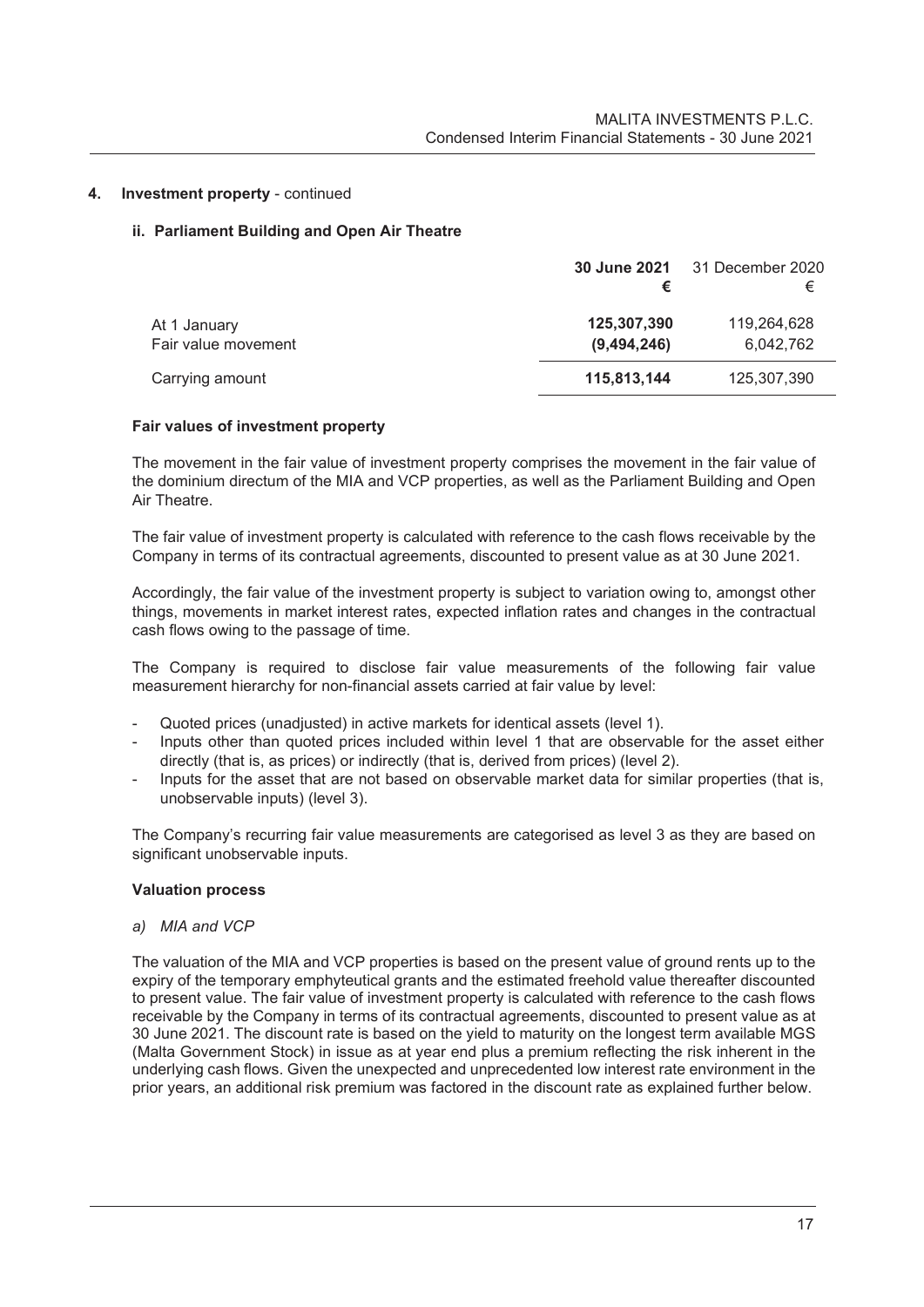# **4. Investment property** - continued

#### **Valuation process** - continued

### *a) MIA and VCP - continued*

For the period ended 30 June 2021 the MGS benchmark referred to above increased and as a result a fair value loss of €9,794,000 (June 2020 fair value loss: €18,024,000) has been recognised in these financial statements. The YTM on the longest term available MGS has been continuously decreasing but due to its increase in the current period, the Company is recognising a fair value loss.

In accordance with the fair value measurement hierarchy explained above, the significant unobservable inputs applied in the valuation of the Company's assets are the following:

- Ground rent, as contractually agreed which for the coming year is estimated at  $\epsilon$ 2.0 million (June 2020: €2.0 million);
- Growth rate, as contractually agreed at an average of 2.53% p.a. (June 20: 2.53% p.a.) represents the estimated average growth of the Company's rentals;
- Discount rate of 4.57% (June 2020: 4.75%) based on:
	- $\circ$  the risk-free rate of return being the YTM on the longest term available MGS at period end 1.50% (June 2020: 1.68%);
	- o risk premium taking into account factors such as, property illiquidity, management limitations, type, size and location of property, competition, country risk, counter-party risks and resource risks 2.32% (June 2020: 2.32%); and
	- $\circ$  conditional premium of 0.75% (June 2020: 0.75%). When the YTM reverts to 2.00% or higher, the conditional premium would decrease to 0.50%. The YTM decreased for the period ended June 2021, however, it is still below 2.00% and hence the conditional premium was retained at 0.75%.

If the discount rate used in the discounted future cash flows for the MIA and VCP properties had been 0.50% higher/lower, all other things being equal, the fair value of the MIA and VCP properties would increase/decrease by €12.1 million (June 2020: €11.1 million) and €14.7 million (June 2020: €13.5 million) respectively.

#### *b) Parliament Building and Open Air Theatre*

The valuation of the Parliament Building and Open Air Theatre is based on the present value of ground rents up to the expiry of the temporary emphyteutical grant discounted to present value. The fair value of investment property is calculated with reference to the cash flows receivable by the Company in terms of its contractual agreements over the period to 2077, discounted to present value as at 30 June 2021. The discount rate is based on the yield to maturity on the longest term available Malta Government Stock (MGS) in issue at year end plus a premium reflecting the risk inherent in the underlying cash flows. Given the unexpected and unprecedented low interest rate environment, an additional risk premium has been factored in the discount rate as explained further below. On 1 January 2019 the Company adopted IFRS 16 Leases and recognised a Right-of-use asset (see Note 5). The fair value of this asset is being included with the Investment property. Hence, the carrying amount of €115,813,144 for the Parliament Building and Open Air Theatre includes the fair value of the Right-of-use asset for such properties.

For the period ended 30 June 2021 the MGS benchmark referred to above increased and as a result a fair value loss of €9,494,246 ( June 2020 fair value loss: €7,173,135 ) has been recognised in these financial statements. This fair value loss includes the fair value movement for the Right-of-use asset. The YTM on the longest term available MGS has been continuously increasing but due to its decrease in the current period, the Company is recognising a fair value loss.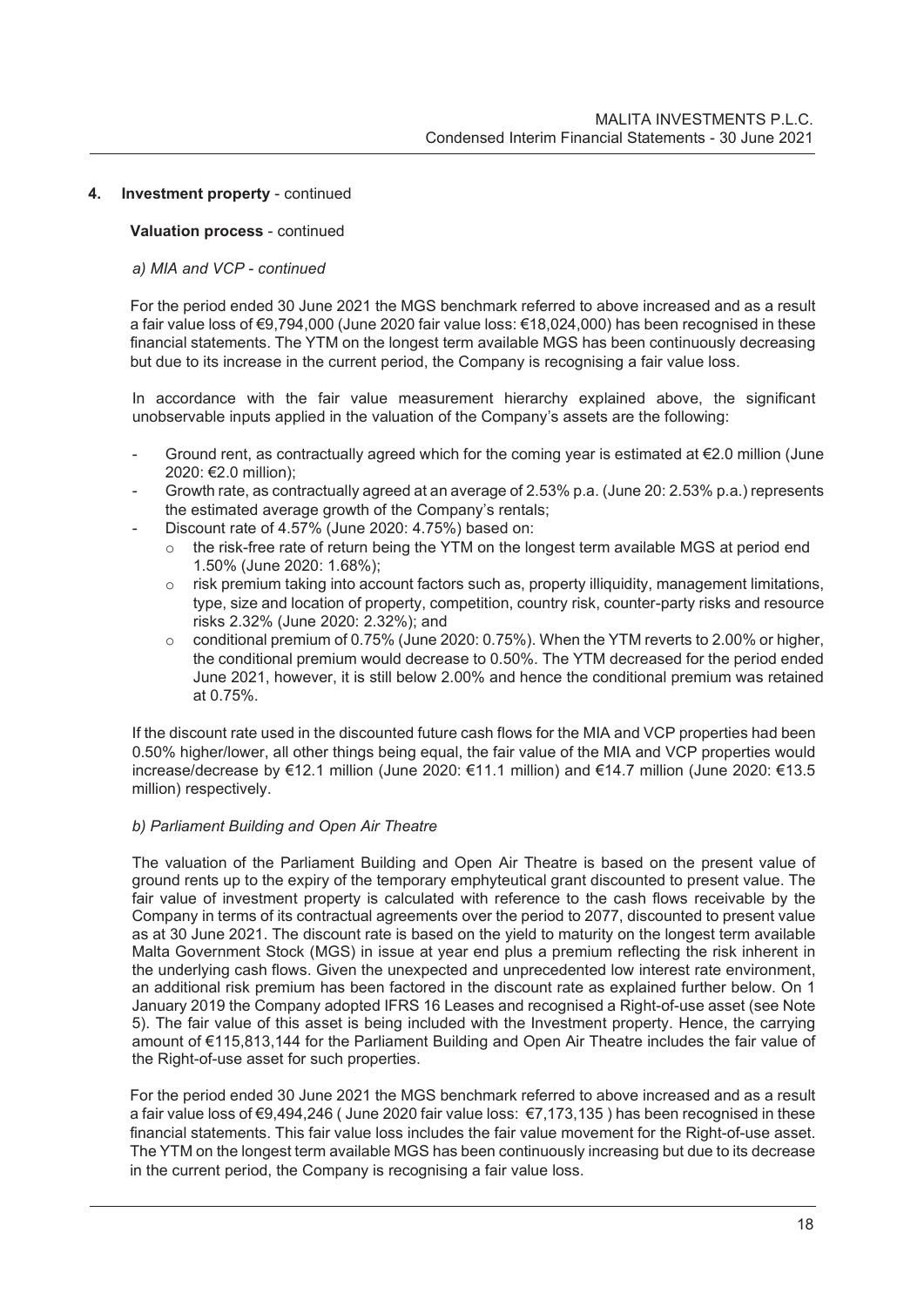# **4. Investment property** - continued

#### **Valuation process** - continued

#### *b) Parliament Building and Open Air Theatre - continued*

In accordance with the fair value measurement hierarchy explained above the significant unobservable inputs applied in the valuation of the Company's assets are the following:

- Rents, as contractually agreed which for the coming year is estimated at €6.26 million (2020: €6.26 million);
- Growth rate, at an average of 2.84% (June 2020: 2.80%), represents the estimated average growth of the Company's rentals;
- Discount rate of 6.07% (June 2020: 6.25%) based on:
	- $\circ$  the risk-free rate of return being the YTM on the longest term available MGS at year end 1.50% (June 2020: 1.68%);
	- $\circ$  risk premium taking into account factors such as, property illiquidity, management limitations, type, size and location of property, competition, country risk, counter-party risks and resource risks 3.82% (June 2020: 3.82%); and
	- $\circ$  conditional premium of 0.75% (June 2020: 0.75%). When the YTM reverts to 2.00% or higher, the conditional premium would decrease to 0.50%. The YTM decreased for the period ended June 2021, however, it is still below 2.00% and hence the conditional premium was retained at 0.75%.

If the discount rate used in the discounted future cash flows for the Parliament Building and Open Air Theatre properties had been 0.50% higher/lower, all other things being equal, the fair value of the Parliament Building and Open Air Theatre properties would decrease/increase by €8.3 million (June 2020: €8.0 million) and €9.6 million (June 2020: €9.2 million) respectively.

#### **5. Right-of-use asset, Lease liability and Provision on restoration**

The Company adopted IFRS 16 Leases from 1 January 2019 using a modified retrospective approach, under which the Company had restated comparatives for the 2018 reporting period, as permitted under the specific transition provisions in the standard. The reclassifications and the adjustments arising from the new leasing rules were therefore recognised in the opening Statement of financial position on 1 January 2019 within the statement of changes in equity.

On adoption of IFRS 16, the Company recognised lease liabilities in relation to leases which had previously been classified as 'operating leases' under the principles of IAS 17 Leases. Disclosures included in the financial statements for the year ended 31 December 2018 indicate an estimated right-of-use asset of €107,907,980 and a lease liability of €4,456,473. In 2019 the Company had recomputed the model required for adoption of IFRS 16, using a more appropriate incremental borrowing rate as opposed to the internal rate of return. The transitional adjustment impacting lease liabilities had therefore been measured at the present value of the remaining lease payments, discounted using the Company's incremental borrowing rate as of 1 January 2019. This resulted in a right-of-use asset as at 1 January 2019 amounting to €111,472,692, a lease liability amounting to €8,021,185 and a net investment in the lease amounting to €103,451,507.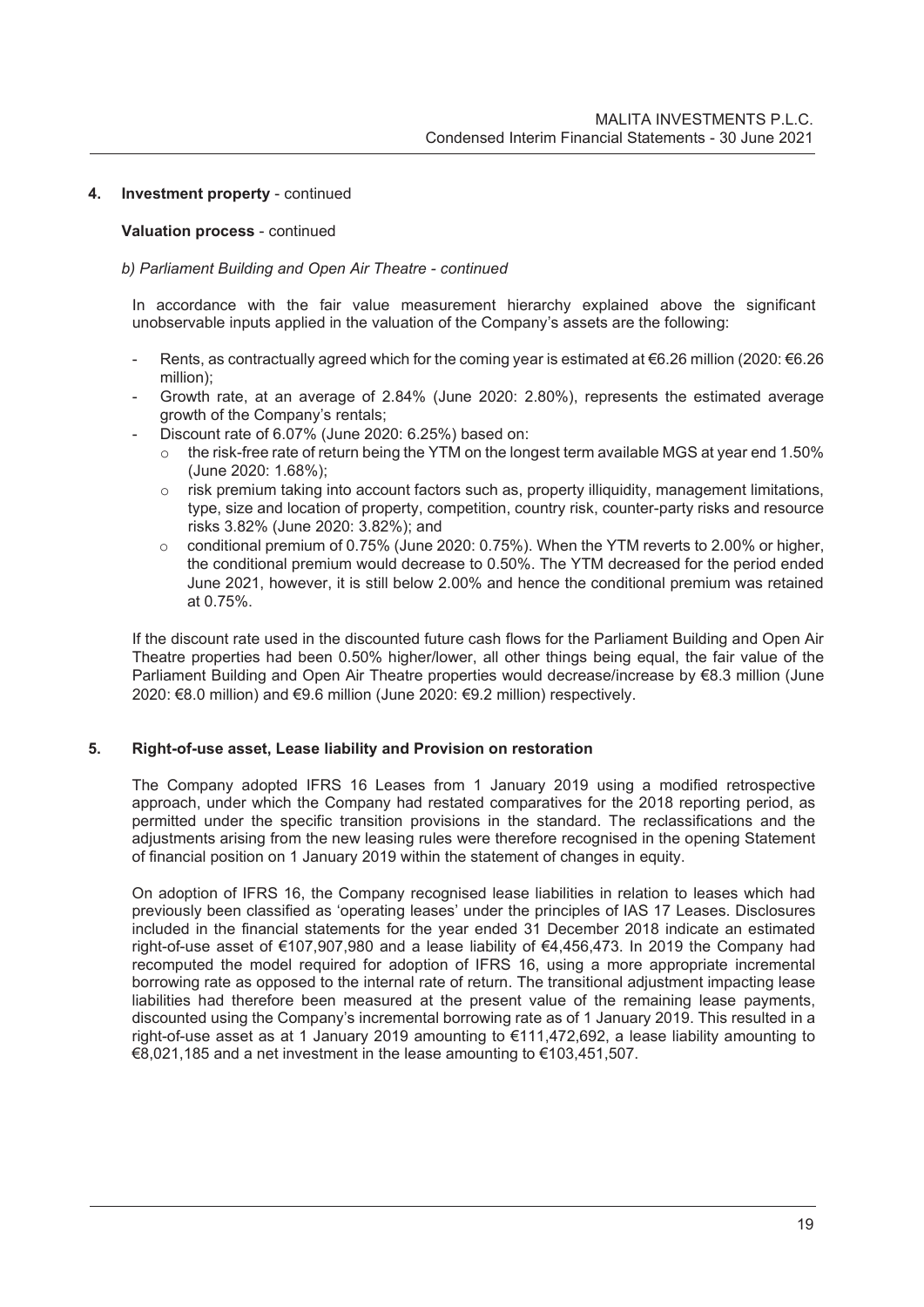# **5. Right-of-use asset, Lease liability and Provision on restoration - continued**

In deriving the incremental borrowing rate as at the application date two separate approaches were adopted. The first approach included the establishment of a reference rate which was based on the yield-to-maturity on Malta Government Stocks aligned with the weighted lease term. The weighted term was derived by considering the payment terms, years remaining to the lease term, cash flows of lease payments and an inflation rate as per the lease agreement. A financing spread was then added to the reference rate. This build-up approach leads to an incremental borrowing rate of 4.4%. The second approach was based on the yield-to-maturity on bonds issued by real estate focused local companies as at the application date. Timing differences, between the bonds term and lease term, were adjusted for leading to an incremental borrowing rate of 4.2%. Finally, an average of the two approaches was taken at 4.3%.

The Company recognised the right-of-use asset and the lease liability at the date of initial application. Therefore, the measurement principles of IFRS 16 are applied after that date. The right-of-use asset was measured at the amount equal to the lease liability, adjusted by the amount of any prepaid or accrued lease payments. Lease liabilities and provision on restoration costs amounting to €8,021,185 were separately recognised in the statement of financial position as at 1 January 2019. The outflows related to these liabilities were previously netted off from the value of the Company's investment property.

#### *a) Measurement of lease liabilities*

|                                            | 30 June 2021<br>€ | 31 December<br>2020<br>€ |
|--------------------------------------------|-------------------|--------------------------|
|                                            |                   |                          |
| Lease liability recognised as at 1 January | 3,392,240         | 3,307,809                |
| Interest on lease liability for the period | 70.345            | 141,373                  |
| Ground rents payable for the period        | (54, 822)         | (56,942)                 |
| Lease liability carrying amount            | 3,407,763         | 3,392,240                |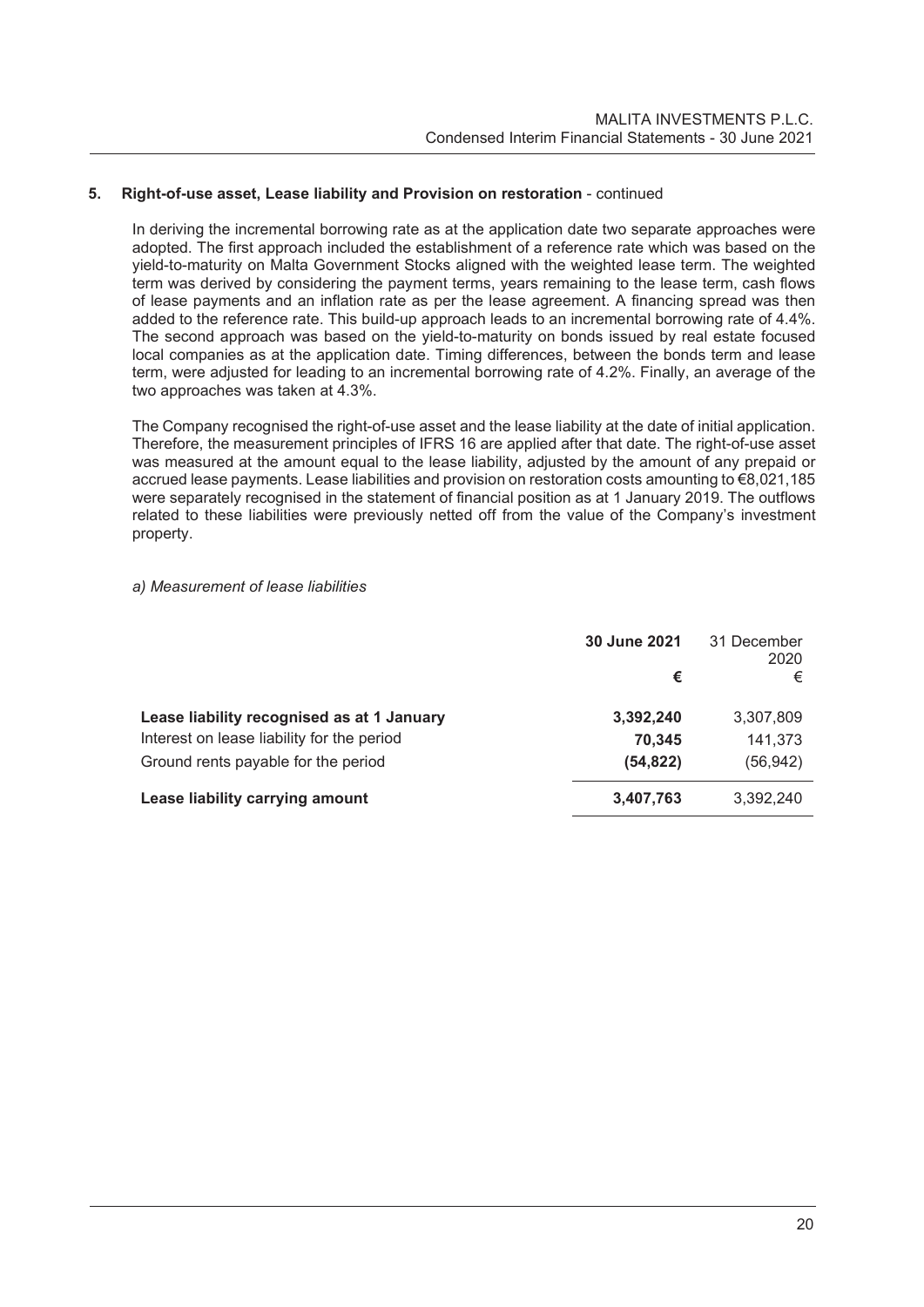# **5. Right-of-use asset, Lease liability and Provision on restoration** - continued

#### *a) Measurement of lease liabilities - continued*

|                                                                                    | 30 June 2021<br>€               | 31 December<br>2020<br>€        |
|------------------------------------------------------------------------------------|---------------------------------|---------------------------------|
| Of which are:<br><b>Current lease liabilities</b><br>Non-current lease liabilities | 115,763<br>3,292,000            | 113,006<br>3,279,234            |
| Carrying amount                                                                    | 3,407,763                       | 3,392,240                       |
|                                                                                    | 30 June 2021                    | 31 December<br>2020             |
| Maturity analysis - contractual undiscounted cash flows                            | €                               | €                               |
| Less than one year<br>One to five years<br>More than five years                    | 115,763<br>602,110<br>9,690,763 | 115,763<br>474,626<br>9,876,127 |
| <b>Total undiscounted lease liabilities</b>                                        | 10,408,636                      | 10,466,516                      |
|                                                                                    | 30 June 2021<br>€               | 30 June 2020<br>€               |
| Amounts recognised in profit or loss from 1 January                                |                                 |                                 |
| Interest on lease liabilities<br>Interest on provision on restoration              | 70,345<br>107,639               | 70,136<br>100,825               |
|                                                                                    | 177,984                         | 170,961                         |

#### *b) Measurement of right-of-use assets*

The associated right-of-use assets for property leases were measured at 1 January 2019 at the amount equal to the lease liability, adjusted by the amount of any prepaid or accrued lease payments relating to that lease recognised in the statement of financial position as at 31 December 2018. There were no onerous lease contracts that would have required an adjustment to the right-of-use assets at the date of initial application. The recognised right-of-use assets relate to investment properties and are being measured at fair value in line with the underlying investment properties.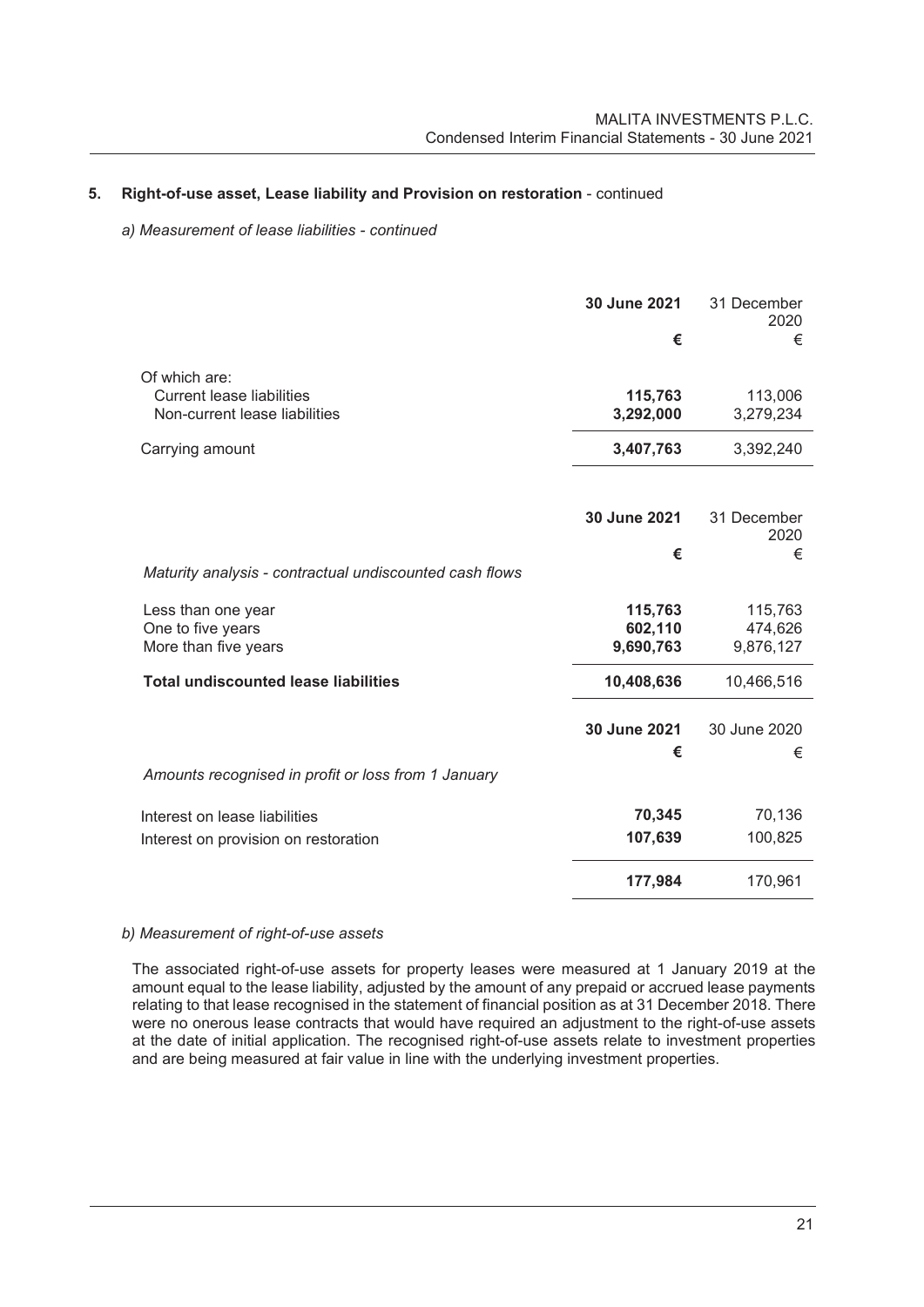# **5. Right-of-use asset, Lease liability and Provision on restoration** - continued

#### *b) Measurement of right-of-use assets - continued*

|                                                   | 30 June 2021<br>€       | 31 December<br>2020<br>€ |
|---------------------------------------------------|-------------------------|--------------------------|
| Balance as at 1 January<br>Fair value (loss)/gain | 5,971,507<br>(364, 246) | 5,762,745<br>208,762     |
| Carrying amount                                   | 5,607,261               | 5,971,507                |

#### **6. Contract asset and Service concession arrangements**

On 29 December 2017, Malita entered into a contractual arrangement with the Housing Authority "Housing" to make available sixteen residential blocks, totalling around six hundred and eighty-four units, a number of car spaces and lock-up garages that will be used for affordable housing purposes. The number of units has now increased to circa 768. Excavation of a number of sites was commenced in the last few weeks of 2018 and to date construction works are underway. The construction and finishing phase are expected to be completed during 2023 and thereafter the operating phase will follow with a duration of twenty-five years once the construction and finishing phase is complete.

In line with the agreed terms, the Company has entitlement to cash flows from rental of the respective units, car spaces and lock-up garages. Rates are contractually agreed and will be paid by the tenant, a portion of which constitutes a subsidy from Housing. The Company's total cashflows will equate to the contractually agreed rates.

Upon termination of the emphyteutical grant, the Company is required to hand-over responsibility and ownership of all assets relating to the sixteen construction sites to Housing. During the term of the agreement, Malita is entitled to cash-flows relating to residential units, car spaces and lock-up garages even if these are vacant – the only condition that entitles Malita plc to cash-flows is making such units and spaces available for use. The Company may not however dispose, or change the use of, the properties during the period of the concession.

Pursuant to IFRIC 12, when the operator has an unconditional right to receive cash or other financial assets from the grantor in remuneration for concession services, the financial asset model applies. In this context, the infrastructure managed under these contracts cannot be recorded in assets of the operator as property, plant and equipment, but are recorded as financial assets. During the construction phase, the financial asset is recorded as a contract asset.

During the construction phase, a financial receivable is recognised in the Statement of Financial Position and revenue in the Statement of Comprehensive Income. The stage of completion of works was determined as the percentage of cost incurred up until the end of the reporting period relative to the total estimated cost (cost-to-cost method).

Income amounting to €5,461,882 from the construction activity was recognized during the period ended 30 June 2021 and €24,639,158 is cumulatively recognized in the Statement of Financial Position as a contract asset. Since the operation phase did not yet commence, no cash flows were received to date. Costs in relation to construction amounting to €5,302,798 have been recognised in the Statement of Comprehensive Income. The difference between revenue and cost from the construction project during the period represents, in substance, project management fees.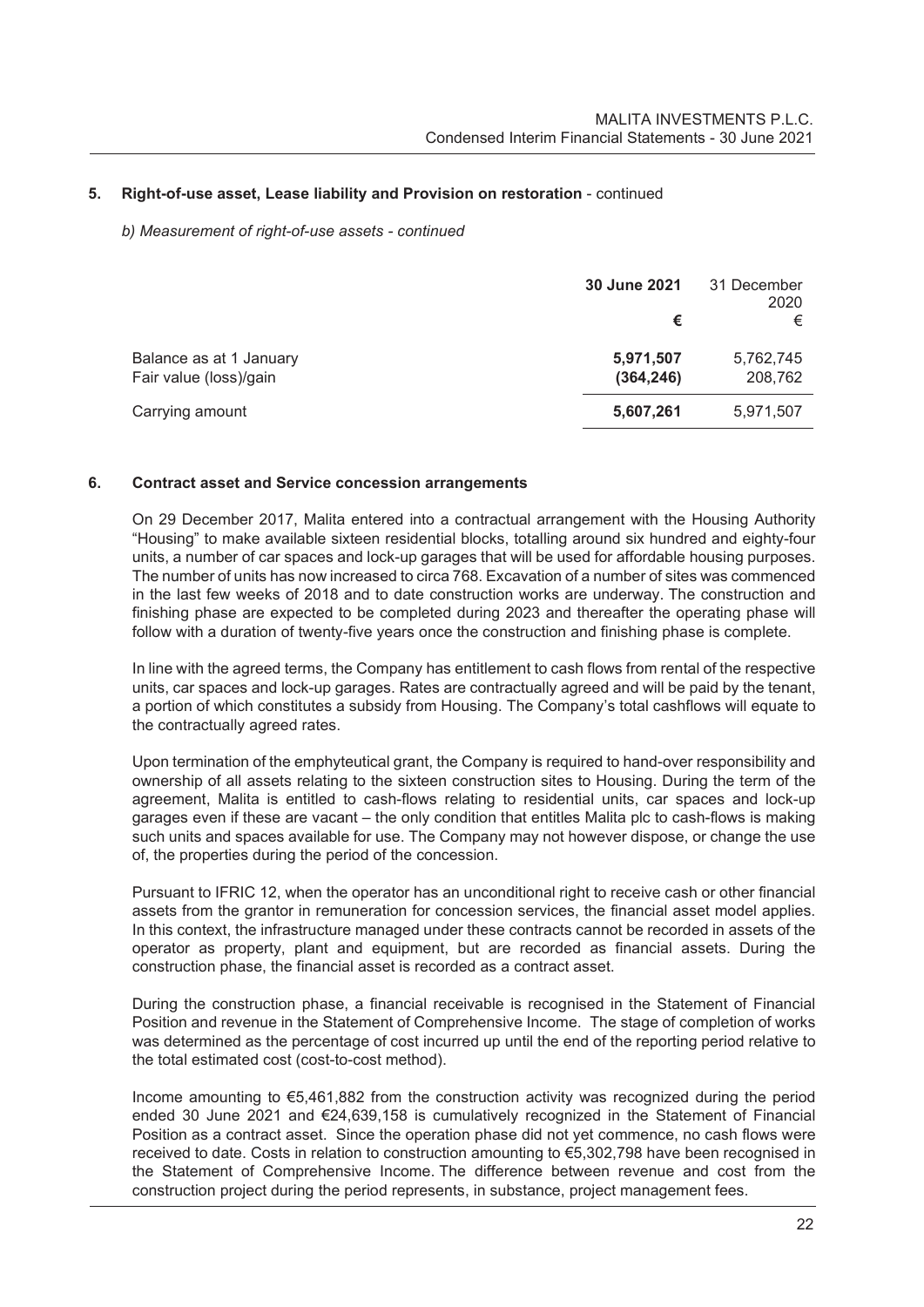# **6. Contract asset and Service concession arrangements** - continued

Financial receivables are initially measured at the lower of fair value and the sum of discounted future cash flows and subsequently recognized at amortized cost using the effective interest method. The implied interest rate on the financial receivable is based on the derived rate implicit in the discounted cash flow model encompassing related terms and conditions within the Housing contract.

The Company has secured financing for the project based on initial estimates. Significant variations to the initial plans for various sites and additional number of units have necessitated an increased estimated spend which has been approved by the Project Board. The Board is confident that the necessary financing will be obtained to finalize the construction and finishing phases of all mentioned sites.

The following table sets out the movement in the contract asset:

|                                            | 30 June 2021 | 31 December<br>2020 |
|--------------------------------------------|--------------|---------------------|
|                                            | €            |                     |
| Balance as at 1 January                    | 18,868,800   | 9,818,225           |
| Additions, including finance income        | 5,770,358    | 9,050,575           |
| Carrying amount at end of reporting period | 24,639,158   | 18,868,800          |

# **7. Share capital**

|                                                                                           | 30 June 2021<br>€        | 31 December<br>2020<br>€ |
|-------------------------------------------------------------------------------------------|--------------------------|--------------------------|
| <b>Authorised</b>                                                                         |                          |                          |
| 150,000,000 Ordinary A shares of €0.50 each<br>50,000,000 Ordinary B shares of €0.50 each | 75,000,000<br>25,000,000 | 75,000,000<br>25,000,000 |
|                                                                                           | 100,000,000              | 100,000,000              |
| <b>Issued and fully paid</b>                                                              |                          |                          |
| 118,108,064 Ordinary A shares of €0.50 each                                               | 59,054,032               | 59,054,032               |
| 30,000,000 Ordinary B shares of €0.50 each                                                | 15,000,000               | 15,000,000               |
|                                                                                           | 74,054,032               | 74,054,032               |
| <b>Issue costs</b>                                                                        | (758, 889)               | (758, 889)               |
|                                                                                           | 73,295,143               | 73,295,143               |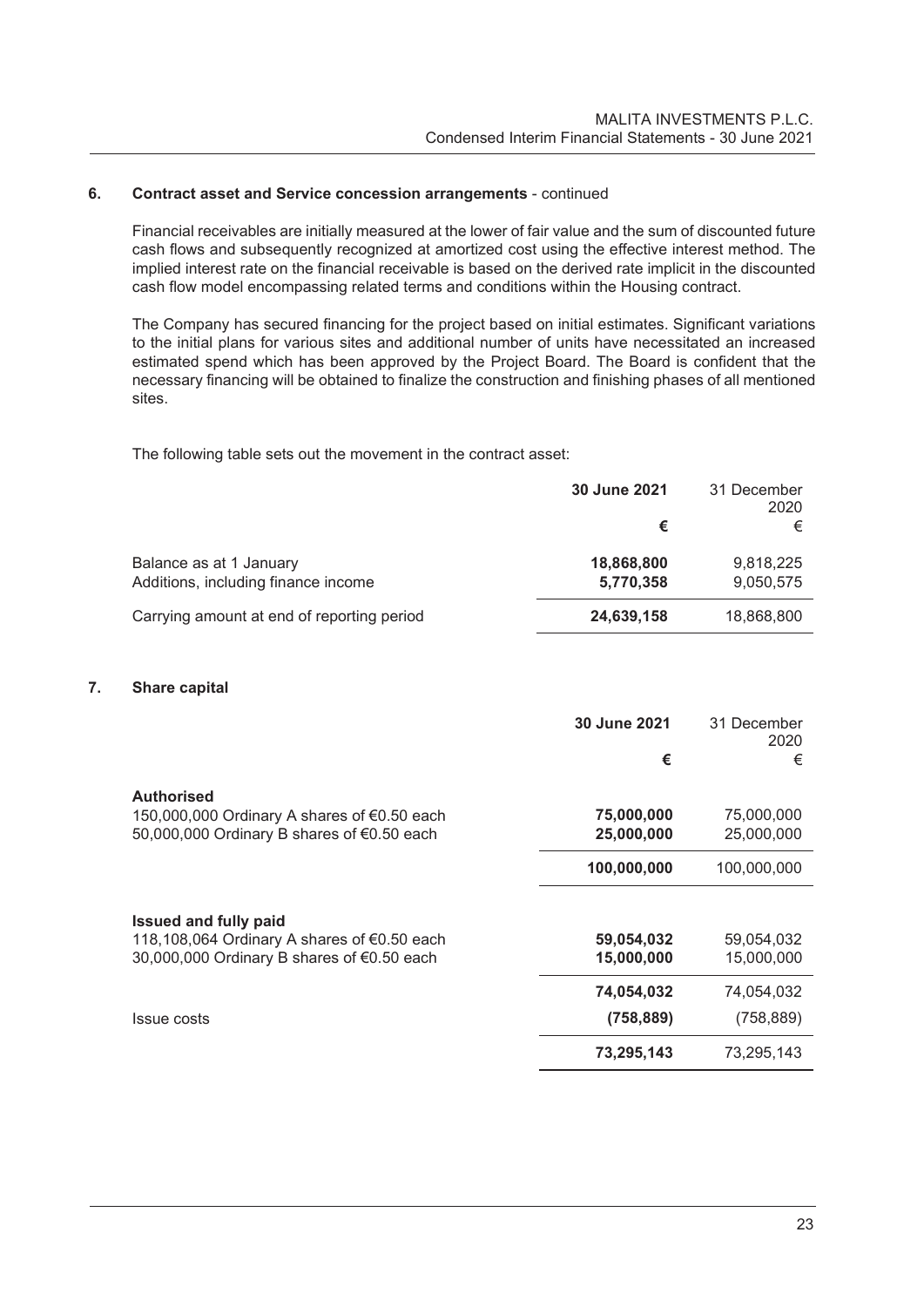#### **8. Retained earnings**

The retained earnings include non-distributable earnings as a result of the Revenue from service concession arrangements recognised on the Affordable Housing project as per IFRS 15. These earnings will become distributable once the Company starts earning lease income.

|                                           |                        | <b>30 June 2021</b> 31 December 2020 |
|-------------------------------------------|------------------------|--------------------------------------|
|                                           |                        | €                                    |
| <b>Distributable</b><br>Non-distributable | 7,622,695<br>1,828,696 | 7,628,996<br>1,361,137               |
|                                           | 9,451,391              | 8,990,133                            |

#### **9. Non-distributable reserve - fair value movements**

The reserve represents the cumulative fair value gains, net of applicable deferred tax liabilities on the Company's investment properties. These fair value movements are initially recognised in the statement of comprehensive income and because of their nature, were subsequently transferred to a non-distributable reserve.

#### **10. Non-distributable reserve - other**

As per article 82 of the Company's Articles of Association, the Directors have set aside €232,488 (June 2020: €207,199) which equals 10% of the net profit for the period excluding fair value movements net of deferred tax of the Company and allocated them to a non-distributable reserve (see Note 9). The Directors may employ the reserve in the furtherance of the business of the Company as the Directors may from time to time think fit.

# **11. Borrowings**

On 1 October 2012, the Company withdrew a €40,000,000 loan facility with the European Investment Bank in part satisfaction of the acquisition of the Parliament Building and the Open Air Theatre. This facility is split up into €25,000,000 for 20 years and €15,000,000 for 25 years at a fixed rate of interest. The borrowing cost of the long-term loan is inclusive of a three-year capital moratorium period. The first capital repayment of the long-term loan was paid in January 2016.

On 28 September 2016, the Company secured a €7,000,000 revolving loan facility with Bank of Valletta in satisfaction of the improvements to the Parliament Building. The facility is to be fully repaid within 15 years from first drawdown at a fixed rate of interest. The first capital and interest repayments on this loan were paid in May 2018. The facility is pledged against the additional rent receivable by the Company for the use of the Parliament Building.

On 28 November 2018, the Company obtained a €1,000,000 short term funding facility from Bank of Valletta in order to meet capital expenditure requirements in respect of the Affordable Housing project.

On 22 October 2019, the Company obtained additional short term funding of €5,000,000 from Bank of Valletta to allow for the continued construction of the Affordable Housing project.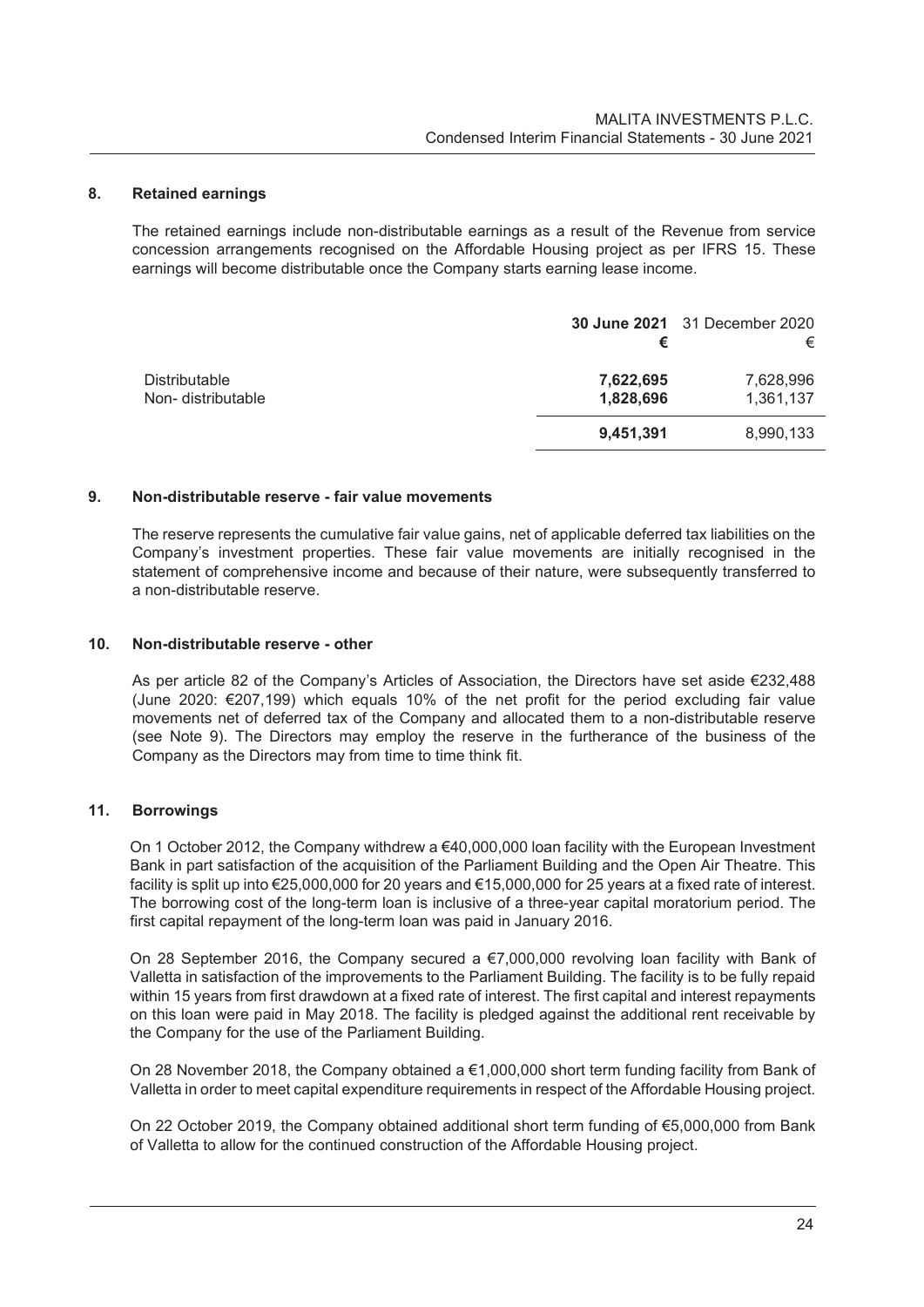#### **11. Borrowings** - continued

On 21 May 2020, the Company obtained an additional short term loan of €2,000,000 from Bank of Valletta to enable the continued construction of the Affordable Housing project since EIB and CEB funds were not disbursed yet.

On 11 September 2020, 26 October 2020 and 6 January 2021, the Company obtained three additional short-term loans of €1,500,000 each. On 26 April 2021 an additional short-term loan of €1,000,000 was obtained. All these short-terms loans were obtained fom Bank of Valletta to enable the continued construction of the Affordable Housing project since EIB and CEB funds were not disbursed yet.

The €13,500,000 total short term funding facilities will be repaid within the coming weeks. The Company has drawn down a total of €15,700,000 after period end. These funds were drawn down from the two credit facility agreements with the EIB and CEB and will be classified as non-current borrowings. Total financing of €58,000,000 were secured for the Affordable Housing project. The remaining €42,300,000 secured financing will be drawn down throughout the current year.

|                   | <b>30 June 2021</b> 31 December 2020 |            |
|-------------------|--------------------------------------|------------|
|                   | €                                    | €          |
| <b>Borrowings</b> |                                      |            |
| Non-current       | 34,977,577                           | 36,051,219 |
| Current           | 15,629,915                           | 13,096,134 |
|                   | 50,607,492                           | 49,147,353 |

# **12. Capital creditor for the acquisition of property**

The outstanding balance of €1,827,791 is related to the Affordable Housing project and is due within the coming year. Hence, it is classified as a current liability.

|                                              |           | <b>30 June 2021</b> 31 December 2020<br>€ |
|----------------------------------------------|-----------|-------------------------------------------|
| Capital creditor for acquisition of property | 1.827.791 | 3.000.217                                 |

#### **13. Revenue**

Revenue comprises the consideration payable by MIA and VCP by way of an annual ground rent in respect of the temporary emphyteusis granted. The Company also receives lease income in relation to the Open Air Theatre. Also included in the revenue figure is lease income for the Parliament Building which commenced on February 2019 as the Parliament Building's certificate of completion was issued in January 2019. Prior to the certificate of completion being issued the Company received a penalty payable by Government pursuant to a public deed entered into with the Company which stipulated that, in the event of a delay in completion, the Government was liable to pay the Company a daily penalty broadly in line with the rental income due, had the project been completed on time.

On 20 April 2017, a lease agreement was entered into between the Government of Malta and the Company to reflect an additional investment in the Parliament Building and as from 1 June 2017 additional rent is payable semi-annually to the Company.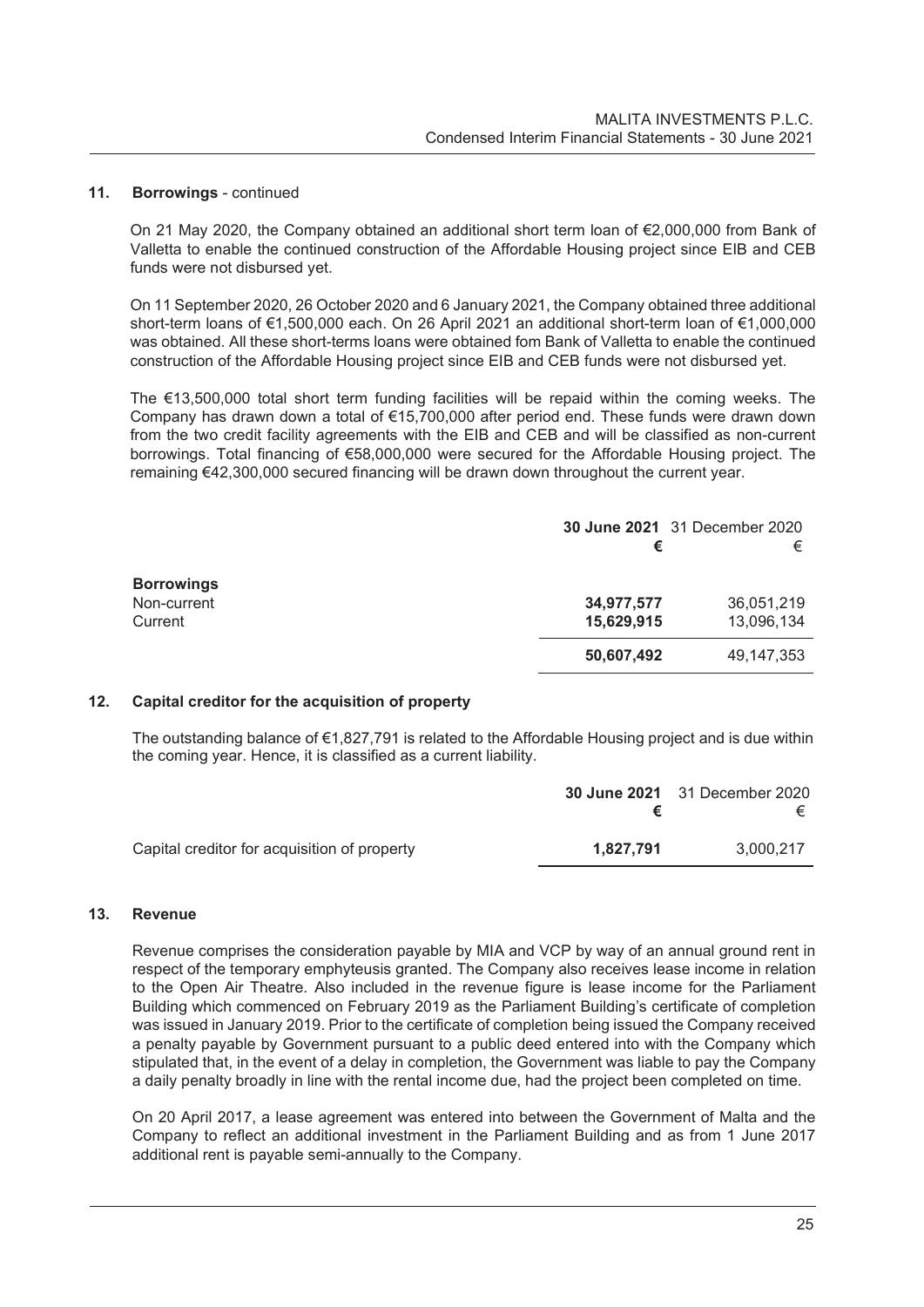# **14. Directors' emoluments**

|                                                                                                                                                                                                                             | <b>Period from</b><br>1 January to<br>30 June<br>2021<br>€            | Period from<br>1 January to<br>30 June<br>2020<br>€ |
|-----------------------------------------------------------------------------------------------------------------------------------------------------------------------------------------------------------------------------|-----------------------------------------------------------------------|-----------------------------------------------------|
| Kenneth Farrugia (Chairman)<br>Paul Mercieca (Director)<br>Ray Sladden (Director)<br>Robert Suban (Director)<br>Eric Schembri (Director)<br>Marlene Mizzi (Director)<br>Victor Carachi (Director)<br>Tania Brown (Director) | 12,500<br>7,500<br>3,744<br>7,500<br>5,000<br>5,000<br>1,058<br>1,410 | 12,500<br>7,500<br>5,000<br>7,500<br>5,000          |
|                                                                                                                                                                                                                             | 43,712                                                                | 37.500                                              |

### **15. Tax credit**

The tax credit for the period is made up as follows:

|                                                      | <b>Period from</b><br>1 January to<br>30 June<br>2021<br>€ | Period from<br>1 January to<br>30 June<br>2020<br>€ |
|------------------------------------------------------|------------------------------------------------------------|-----------------------------------------------------|
| Current tax expense<br>Deferred tax credit (note 16) | 796,433<br>(1,513,991)                                     | 772,705<br>(1,972,521)                              |
| Tax credit                                           | (717, 558)                                                 | (1, 199, 816)                                       |

The tax on the Company's loss before tax differs from the theoretical amount that would arise using the basic tax rate as follows:

|                                                                                                                                                                                                                         | <b>Period from</b><br>1 January to<br>30 June<br>2021<br>€     | Period from<br>1 January to<br>30 June<br>2020<br>€            |
|-------------------------------------------------------------------------------------------------------------------------------------------------------------------------------------------------------------------------|----------------------------------------------------------------|----------------------------------------------------------------|
| Loss before tax                                                                                                                                                                                                         | (15,699,376)                                                   | (22,041,439)                                                   |
| Tax credit on loss at 35%                                                                                                                                                                                               | (5,494,782)                                                    | (7,714,503)                                                    |
| Tax effect of:<br>Income subject to 15% final withholding tax<br>Income deductible for tax purposes<br>Expenses not deductible for tax purposes<br>Tax rules applicable to investment property<br>Maintenance allowance | (196, 305)<br>(163, 646)<br>243,866<br>5,109,409<br>(216, 100) | (195, 157)<br>(108, 852)<br>376,918<br>6,657,079<br>(215, 301) |
| Tax credit in the accounts                                                                                                                                                                                              | (717, 558)                                                     | (1, 199, 816)                                                  |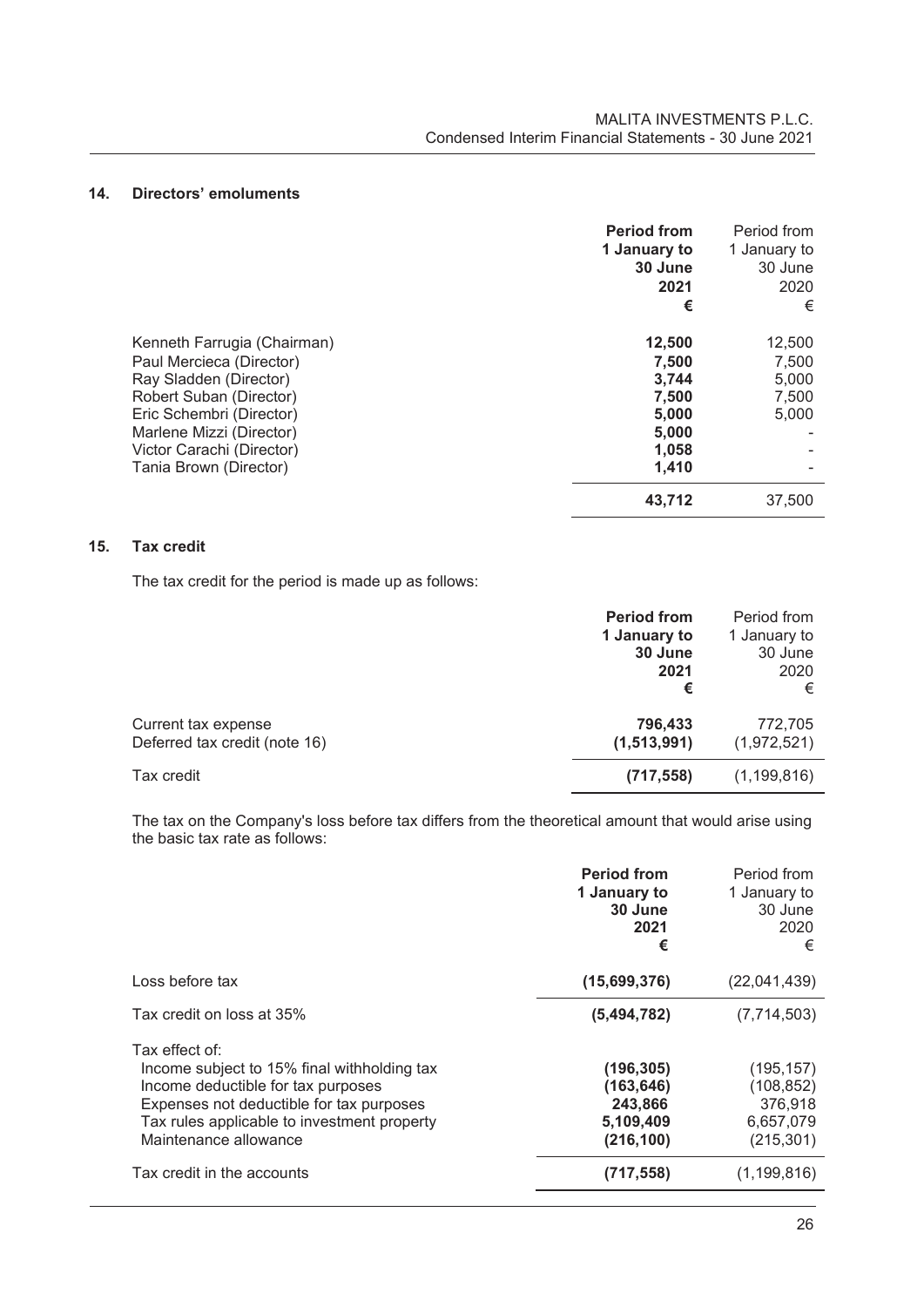# **16. Deferred tax**

Deferred tax is provided for using the liability method for temporary differences arising on movements in the fair value of immovable investment property of MIA and VCP and the Parliament Building and Open Air Theatre. The calculation of the deferred tax provision for the period ended 30 June 2021 is calculated on the taxation rules on capital gains upon a transfer of immovable property implemented through Act XIII of 2015, with effect from 1 January 2015, the rate of capital gains tax applicable is a final withholding tax of 8% on the value of the property.

The deferred tax balance as at 30 June 2021 represents:

|                                                   |            | <b>30 June 2021</b> 31 December 2020 |  |
|---------------------------------------------------|------------|--------------------------------------|--|
|                                                   |            | €                                    |  |
| Temporary differences on:<br>Fair value movements | 16,246,583 | 17.760.574                           |  |

The movement for the period comprising the recognition of the above deferred tax liability has been credited to the statement of comprehensive income.

# **17. Earnings per share**

Earnings per share is calculated by dividing the profit attributable to owners of the Company by the total number of ordinary shares in issue during the period.

|                                                                                      | <b>Period from</b><br>1 January to<br>30 June<br>2021 | Period from<br>1 January to<br>30 June<br>2020 |
|--------------------------------------------------------------------------------------|-------------------------------------------------------|------------------------------------------------|
| Loss for the period $(\epsilon)$<br>Total average number of ordinary shares in issue | (14, 981, 818)<br>148,108,064                         | (20, 841, 623)<br>148,108,064                  |
| Loss per share in cents                                                              | (10.12)                                               | (14.07)                                        |

As explained in the Review of the Business, the Company registered a loss for the period ended 30 June 2021 solely due to the negative fair value movement of €19,288,246 which emanates from the valuation of the Company's investment properties. If this fair value movement is excluded together with its tax implication, the results would show a profit of €2,792,437 equating to earnings per share of €1.89 cents.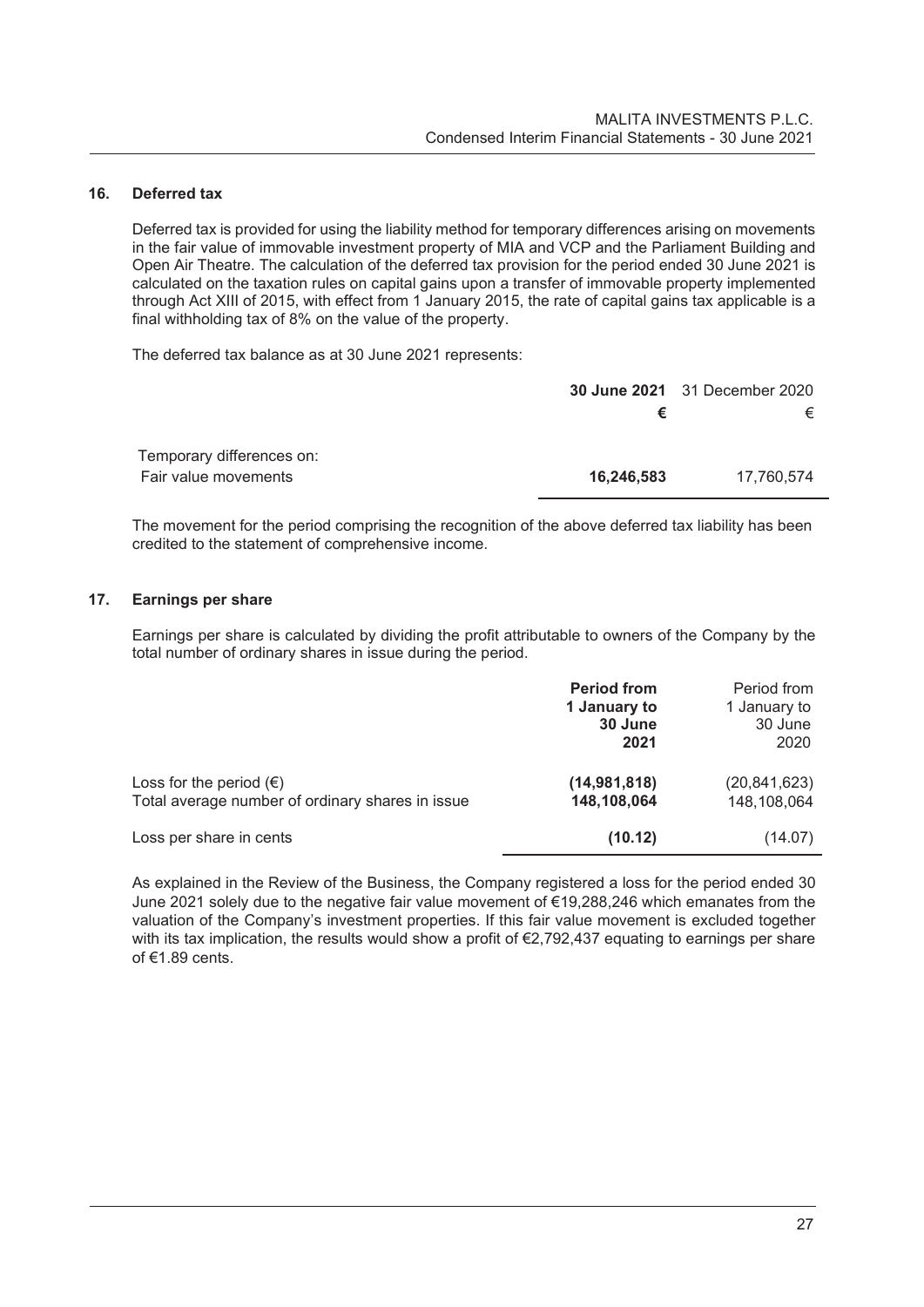# **18. Dividends**

|                                                                    | 2020<br><b>Final</b><br>dividend<br>€ | 2019<br>Final<br>dividend<br>€ |
|--------------------------------------------------------------------|---------------------------------------|--------------------------------|
| Dividends paid on ordinary shares<br><b>Gross</b><br>Tax at source | 3,228,756<br>(1, 130, 065)            | 3,228,756<br>(484, 314)        |
|                                                                    | 2,098,691                             | 2,744,442                      |
| Dividends per share in cents                                       | 1.42                                  | 1.85                           |

On 23 August 2021, the Board of Directors declare an interim gross dividend in respect of the period ended 30 June 2021 of €1,955,026 or €0.0132 per share equating to an interim net dividend of €1,661,772 or €0.0112 per share. The financial statements do not reflect this dividend.

# **19. Cash generated from operations**

Reconciliation of operating profit to cash generated from operations:

|                                                                                                 | <b>Period from</b><br>1 January to<br>30 June<br>2021<br>€ | Period from<br>1 January to<br>30 June<br>2020<br>€ |
|-------------------------------------------------------------------------------------------------|------------------------------------------------------------|-----------------------------------------------------|
| Operating profit                                                                                | 4,073,647                                                  | 3,781,754                                           |
| Adjustments for:<br>Net contract asset revenue<br>Depreciation of property, plant and equipment | (159, 084)<br>4,743                                        | (94,770)<br>3,906                                   |
| Changes in working capital:<br>Trade and other receivables<br>Trade and other payables          | 564,151<br>2,442,317                                       | 60,044<br>2,521,101                                 |
| Cash generated from operations                                                                  | 6,925,774                                                  | 6,272,035                                           |